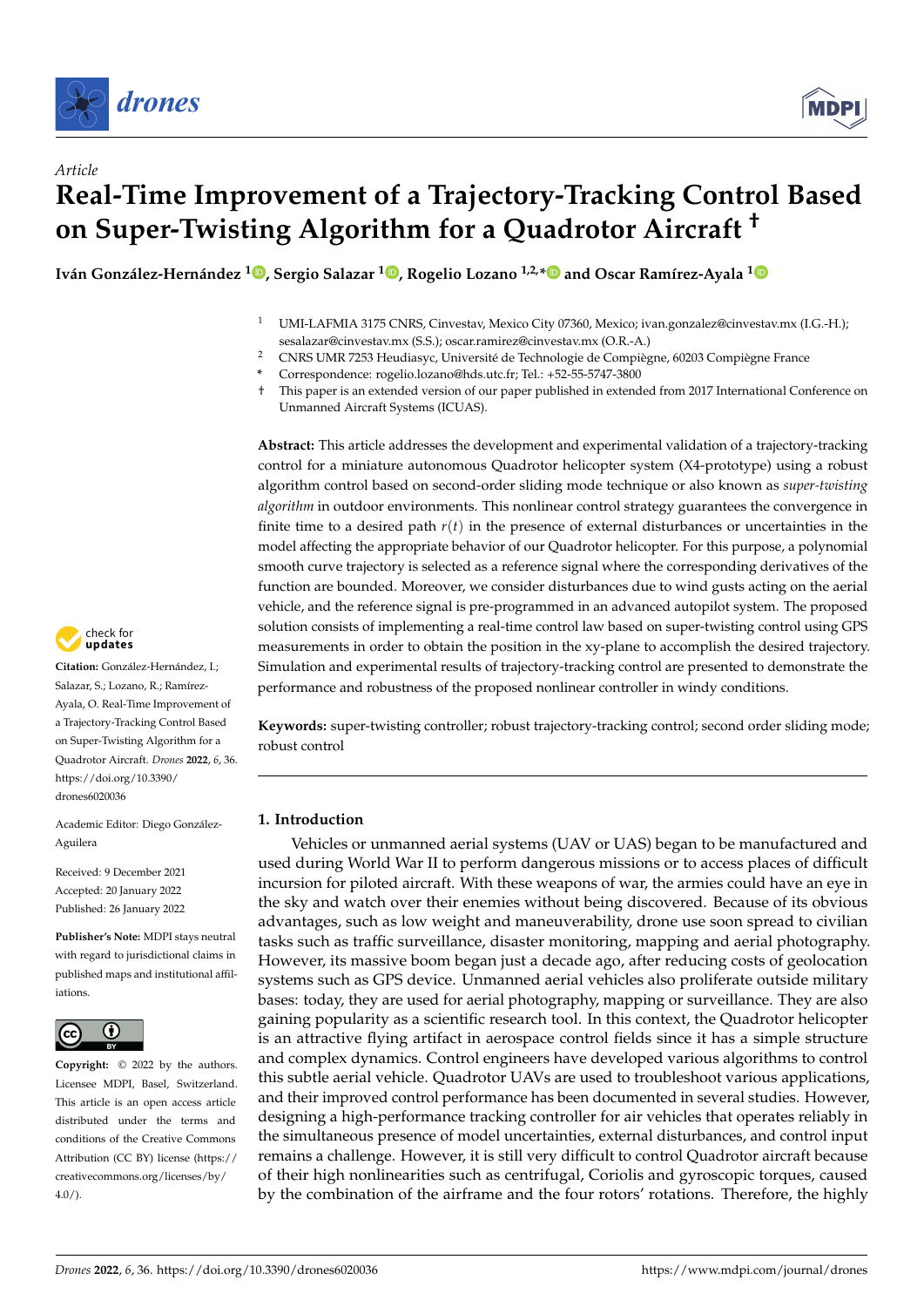nonlinear and coupled dynamics in this type of vehicle are adequate for studying either linear and nonlinear control techniques. Extensive work has been done in recent years in the areas of mission planning and trajectory-tracking control [\[1](#page-18-0)[–4\]](#page-18-1).

With the increasing use of robots in the fields of industry, rehabilitation, aviation, and marine exploration, the demand for robots that can adapt to complex environments and enable human–robot interaction is increasing, which introduces mission planning and trajectory tracking control on several applications related to robotics vehicles [\[5](#page-18-2)[–7\]](#page-18-3). Besides, the author Mofid O., in collaboration with other colleagues, has published important information related to the tracking of Quadrotor helicopter trajectories, applying robust control techniques such as adaptive backstepping and sliding mode control to reduce external disturbances as well as uncertainties in the model, demonstrating stability and convergence in finite time, which guarantees adequate and correct tracking performance of the Quadrotor helicopter on the references provided for the fulfillment of a mission. As an example of the above, it is postulated in [\[8\]](#page-18-4) where the authors design an adaptive backstepping global sliding mode control method in finite time to obtain the tracking control for attitude and position of the Quadrotor unmanned aerial vehicle with the existence of input saturation, model uncertainty and wind perturbation. Afterwards, in [\[9\]](#page-18-5), a supertwisting terminal sliding mode control approach is planned with the aim of the finitetime attitude and position tracking of a Quadrotor UAV considering input-delay, model uncertainty and wind disturbance, and the finite time convergence of the tracking trajectory of the Quadrotor is proved by the Lyapunov theory concept. Finally, in [\[10\]](#page-18-6), the authors present a 6-Degrees-of-Freedom (6-DOF) unmanned aerial vehicle (UAV) system with external disturbance corresponding to sensor failure, where they propose the control method in two parts. In the first part, the upper bound of external disturbance is known and a Proportional-Integral Derivative (PID) Sliding Mode Control (SMC) technique is planned for maintaining the desired position in the finite time. Meanwhile, the upper bound of the external disturbance is considered unknown in the second part and the adaptive PID-SMC method is offered for stability and position tracking control of UAV systems and using the Lyapunov stability notion, the offered control method proves that the states of the Quadrotor can be tracked and stabilized in the finite time.

As we known, the control by sliding modes approach is not highly required due to the disadvantages that it presents (chattering phenomena). However, there are several techniques that can help to use this technique through functions that approximate the function sign that characterizes this controller, such is the case presented in [\[11\]](#page-18-7), where the author proposes a methodology to improve z-dynamic of the Quadrotor aircraft using sliding mode control based on implementing a smoothed sign function. Meanwhile, in a recent article by Zongyu and Lin [\[12\]](#page-18-8), an application of a nonlinear control based on hyperbolic tangent function is made to the problem of trajectory tracking for a Quadrotor aircraft where the main objective is to ensure the asymptotic convergence to any desired trajectory in the presence of parametric and external uncertainties employing a continuous adaptive control law with an online approximator. Afterwards, in [\[13\]](#page-18-9), the authors present a trajectory tracking controller utilizing a nested saturation control algorithm to satisfactorily track the desired trajectory in real-time application, but under an indoor environment. There are different strategies to solve trajectory tracking with a Quadrotor; for example, ref. [\[14\]](#page-18-10) proposes two control strategies for the trajectory tracking problem for a Quadrotor unmanned aerial vehicle (UAV). The first strategy presents a hierarchical structure flight controller, an inner block for attitude control and an outer block for position stabilization, using a control proportional derivative (PD) and a control proportional integral derivative (PID). The second presents a trajectory tracking strategy based on attitude stabilization. In [\[15\]](#page-18-11), three robust mechanisms based on sliding-mode control and MIT rule are proposed. Its robust methods have to tune the gains of a PD adaptive controller to direct the Quadrotor in a predefined trajectory. They carry out a series of control proposals combining different techniques to achieve trajectory following control, the proposed algorithms are the MIT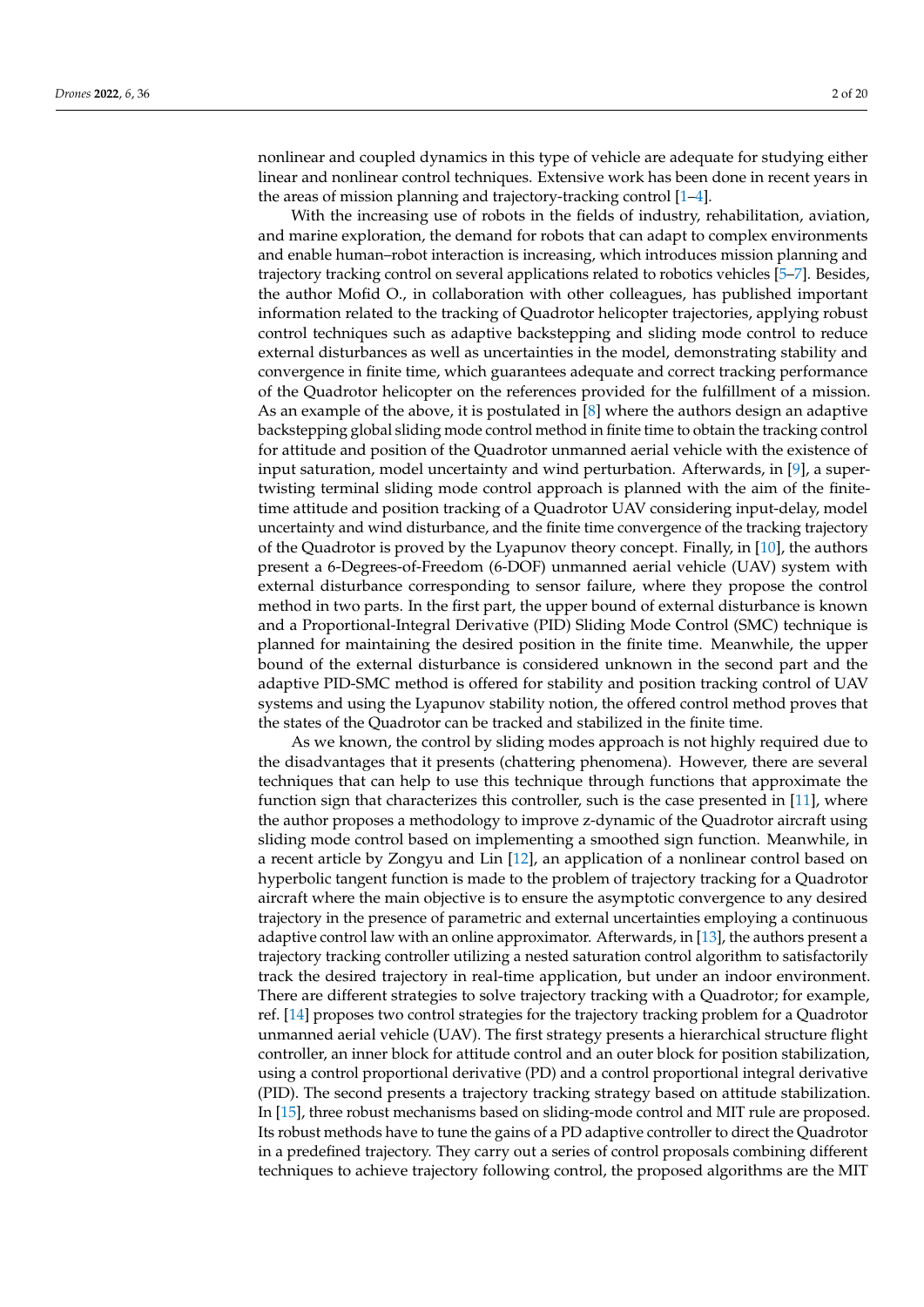rule, the MIT rule with sliding mode (MIT-SM), the MIT rule with twisting (MIT-Twisting) and the MIT rule with high-order sliding mode (MIT-HOSM).

In the same way, various scientific investigations propose to solve the problem of tracking the trajectory with a quadrotor, together with the problem of disturbances that act in unmanned aerial vehicles, that in the presence of environmental effects, disturbances due to wind and parametric uncertainties, the controller design process is a challenging task, such as in [\[16\]](#page-18-12) where they propose a compound control, which combines back stepping control and integral sliding mode (ISM) idea. The use of ISM is to eliminate the adverse effect of perturbations such that nominal performance is recovered. To avoid the chattering problem of ISM control, a multivariable super-twisting algorithm is introduced to attenuate this phenomenon. The proposed control law is applied to the trajectory tracking problem of quadrotors subjected to parameter uncertainties and external perturbations. In [\[17\]](#page-19-0), a robust backtracking control of a quadrotor with input saturation is presented. The controller design takes into account both the parameterized uncertainties and external disturbances, while a new auxiliary system is proposed to deal with the saturation of the control input. They also propose an extended state observer to provide estimates of unmeasured states, model uncertainties and external disturbances. In [\[18\]](#page-19-1), a robust adaptive formation and trajectory tacking control of multiple quad-rotor UAVs using super twisting sliding mode control method is described. In their design, they used adaptive disturbance estimators based on Lyapunov functions, which allowed them to compensate for the effects of external disturbances and parametric uncertainties. In [\[19\]](#page-19-2) the problem of high precision attitude control for quadrotor unmanned aerial vehicle in presence of wind gust and actuator faults is addressed. They consider the effect disturbances, and in order to realize the quick and accurate estimation of the disturbances, propose a control strategy based on the online disturbance uncertainty estimation and attenuation method. They propose an improved extended state observer (ESO) based on the super-twisting (ST) algorithm to estimate and attenuate the impact of wind gust and actuator faults in finite time. In [\[20\]](#page-19-3), a robust and adaptive neural control design approach for efficient motion path tracking control tasks was introduced for a significantly disturbed under active nonlinear quadrotor system. Self-adaptive disturbance signal modeling based on Taylor series expansions is adopted to handle dynamic uncertainty. In [\[21\]](#page-19-4), the design and stability analysis of an adaptive path tracking control quadcopter are presented. The tracking controller is devised via the back stepping control technique, and an adaptive law is proposed to deal with the system parameterized uncertainties and to guarantee that the control input is finite. Previous publications focus on the results obtained using numerical simulations and only some consider real experimental tests with physical prototypes, which represent a complex task that allows making contributions to the development of robust controls for quadrotor vehicles in external environments.

In another example [\[22\]](#page-19-5), the authors propose a super twisting control algorithm for a four rotors helicopter to solve the tracking problem in this kind of aerial vehicles. They basically use this controller to overcome model uncertainties and external disturbances by bringing a certain level of robustness to the closed loop system in an indoor platform. Autonomous trajectory tracking for Quadrotor aircraft is a widely studied problem, and several aerials vehicles related papers have presented their real-time results [\[23–](#page-19-6)[25\]](#page-19-7). The trajectory tracking control techniques, proposed by Kendoul [\[26](#page-19-8)[–28\]](#page-19-9), were performed by a real-time autonomous flight and showed great autonomous capability of taking off, hovering and landing. The control law designs in [\[27\]](#page-19-10) adopted a nested saturation technique [\[29\]](#page-19-11) to account for the actuator saturation limit explicitly and gave the analytical expressions of parameter selection. These nonlinear controller syntheses, the design parameter selections and the stability proofs were quite intricate. Therefore, we can mention that the state of the art in the topic of trajectory tracking is wide with good contributions that improve the performance of the Quadrotors to accomplish a given mission in a desired optimal trajectory [\[30](#page-19-12)[,31\]](#page-19-13). A wide class of controllers have been proposed in [\[32](#page-19-14)[,33\]](#page-19-15). Finally, a real-time robust altitude control scheme is proposed in [\[34\]](#page-19-16) for the efficient performance of a Quad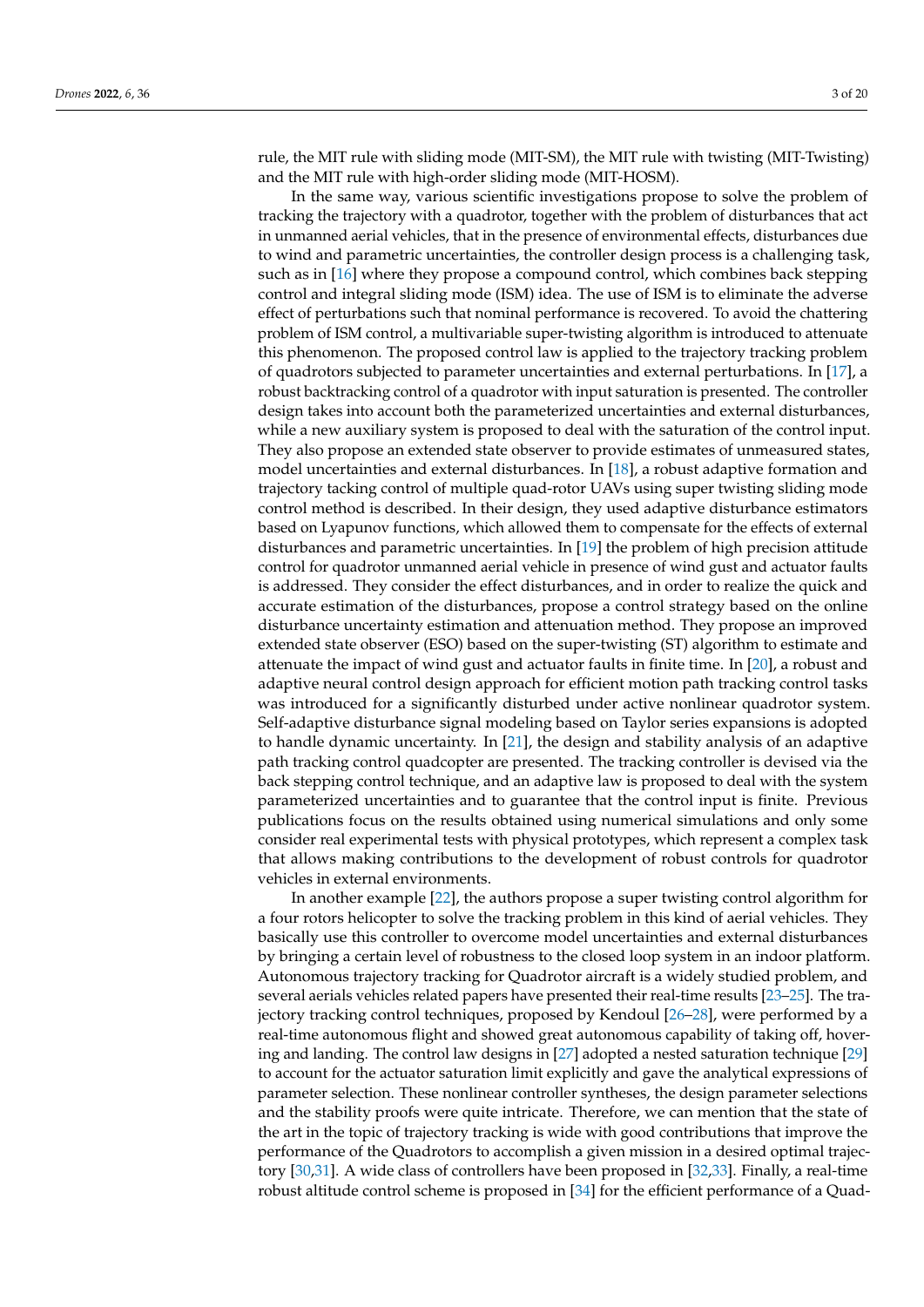rotor aircraft system using a continuous sliding mode control. Most of them presented only simulation results or even realtime experiments, but under controlled environments.

As we have seen, it is well-known that these types of robust control techniques are very unusual for the development of applications in real-time due to the disadvantages that present at the time of its implementation, as they reduce the useful life of the actuators or devices used in any type of mechanical, electrical or electromechanical system. Therefore, it is very interesting to analyze the performance of these nonlinear control strategies that have originated a certain skepticism and criticism within the community of engineers due to the poor performance that they present by the famous phenomenon called chattering which causes a wear in the mechanical components that integrate the system, and to be able to observe that their behavior in an application developed for a specific purpose can be satisfactory and efficient as described in this research article.

The main contribution of this article is to implement the theoretical background of the second order sliding mode control, mainly developed in the last years, to present some new results for outdoor autonomous trajectory-tracking flight in real-time application, and to show that this approach is an effective solution to the above-cited drawbacks, and may constitute a good candidate for solving a wide range of important practical problems in a complex system. Moreover, the advantage of using super-twisting methodology for trajectory-tracking task is that it is possible to reduce the chattering effect produced by the same nature of the controller and compensate for unwanted external perturbations such as wind gusts or the intrinsic noise that the sensors present in their measurements. The control algorithm used in this contribution is implemented on a embedded control system called Pixhawk, which is an advanced autopilot system. Finally, the performance of the overall system is evaluated in real-time experiments with this autopilot.

This article is structured as follows: Section [2](#page-3-0) refers to the Quadrotor helicopter modeling. Afterwards, nonlinear trajectory-tracking control based on second order sliding modes technique is described in Section [3.](#page-5-0) Simulation results illustrating the performance of the proposed control law appear in Section [4,](#page-10-0) then are verified in Section by real-time experiments, and Section [6](#page-17-0) describes some brief conclusions about this work.

#### <span id="page-3-0"></span>**2. Quadrotor Helicopter Modelling**

In this section, we describe the mathematical model of the aerial vehicle derived from the Euler–Lagrange approach as shown in [\[35\]](#page-19-17). To start, we consider the dynamic model of the Quadrotor aircraft as a rigid body that is actuated in force and subject to external disturbances. Consider a fixed inertial frame  $\mathcal{I} = \{i_I, j_I, k_I\}$ , and a body frame  $\mathcal{B} = \{i_B, j_B, k_B\}$  attached to the center of mass of the vehicle as is shown in Figure [1.](#page-4-0) The configuration of B with respect to  $\mathcal I$  can be viewed as an element of the special euclidean group  $SO(3)\times\real^3.$ 

Adopting the standard generalized coordinates vector, which describes the position and orientation of the aerial vehicle [\[4\]](#page-18-1), such that the model could be separated in two coordinate subsystems: translational and rotational and considering that the dynamic model is obtained via Lagrange approach  $[13]$  with external generalized force  $F_B$  on the Quadrotor aircraft. Then, the external force can be written as

$$
F_{\mathcal{B}} = (0,0,u)^T \tag{1}
$$

where *u* is the sum of mechanical thrust forces:  $u = f_1 + f_2 + f_3 + f_4$  with  $f_i = k_i \omega_i^2$  for  $i = 1, 2, 3, 4, k_i > 0$  is a constant and  $\omega_i$  is the angular speed of motor  $i$ , as shown in Figure [1.](#page-4-0) This force vector can be expressed in the inertial frame as

$$
F_{\mathcal{I}} = R^{\mathcal{B} \to \mathcal{I}} F_{\mathcal{B}} \tag{2}
$$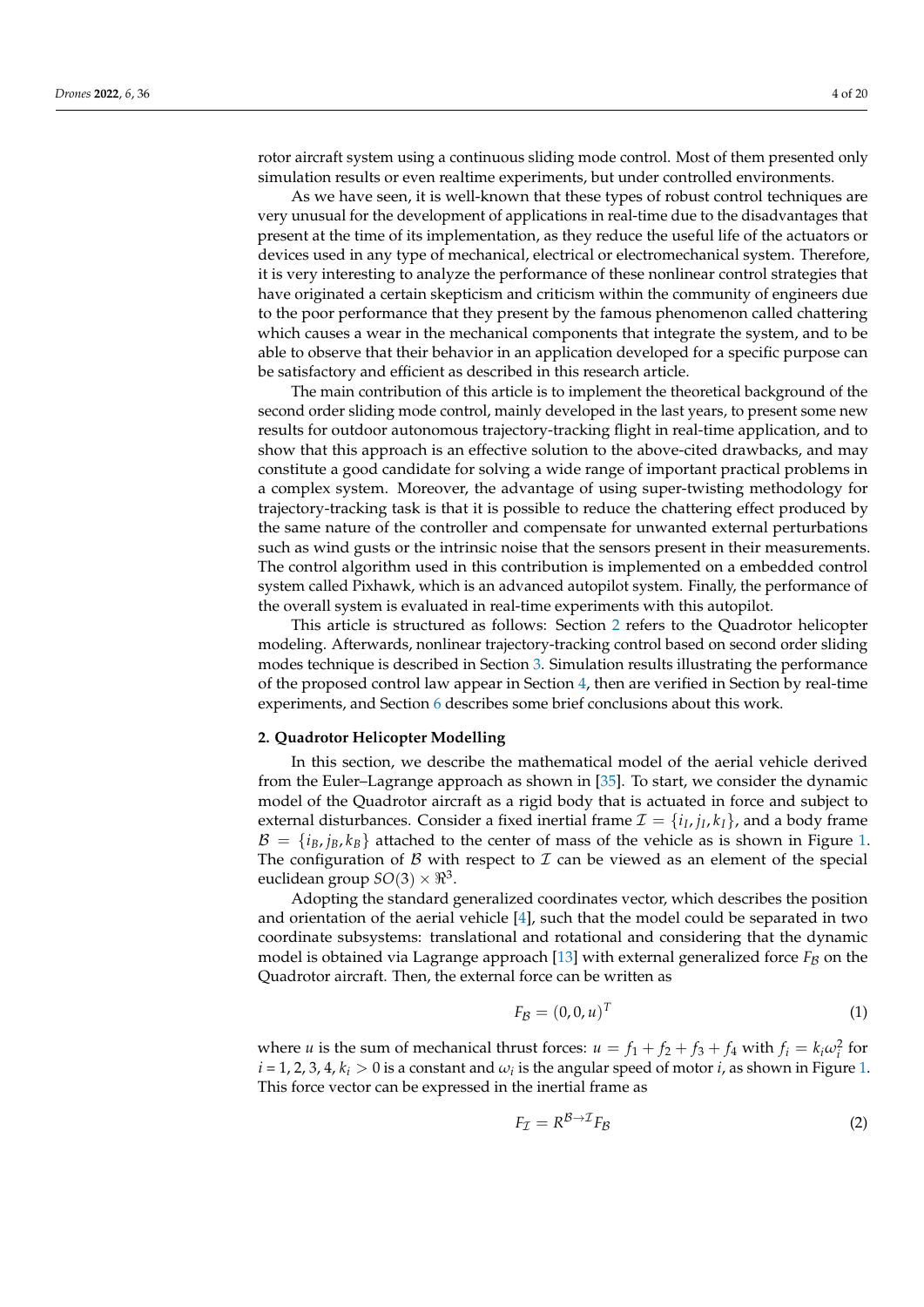where  $F_{\mathcal{I}}$  is the translational force applied to the Quadrotor aircraft and  $R^{\mathcal{B} \to \mathcal{I}}$  is the rotation matrix, which is defined by three Euler angles  $\eta = (\phi, \theta, \psi)^T \in \mathbb{R}^3$  and  $R \in SO(3)$ ,

$$
R^{\mathcal{B}\to\mathcal{I}} = \begin{pmatrix} c_{\theta}c_{\psi} & s_{\psi}c_{\theta} & -s_{\theta} \\ c_{\psi}s_{\theta}s_{\phi} - s_{\psi}c_{\phi} & s_{\psi}s_{\theta}s_{\phi} + c_{\psi}c_{\phi} & c_{\theta}s_{\phi} \\ c_{\psi}s_{\theta}s_{\phi} + s_{\psi}c_{\phi} & s_{\psi}s_{\theta}s_{\phi} - c_{\psi}c_{\phi} & c_{\theta}c_{\phi} \end{pmatrix}
$$
(3)

and the control torques generated by the four rotors are described by

$$
\begin{pmatrix}\n\tau_{\phi} \\
\tau_{\theta} \\
\tau_{\psi}\n\end{pmatrix} = \begin{pmatrix}\n(f_3 - f_1)l \\
(f_2 - f_4)l \\
\{(f_1 + f_2) - (f_3 + f_4)\}d\n\end{pmatrix}
$$
\n(4)

where *l* denotes the distance from the rotors to the center of mass and *d* is the drag coefficient produced by coordinated reactive torque involving the four rotors because of the geometry of the Quadrotor aircraft. Now, considering the complete dynamic equations of motion for the rigid body derived through the Euler–Lagrange formalism in [\[26\]](#page-19-8), the equations of motion for the aerial vehicle are given by

<span id="page-4-1"></span>
$$
m\left(\begin{array}{c}\n\ddot{x} \\
\ddot{y} \\
\ddot{z}\n\end{array}\right) = u\left(\begin{array}{ccc}\n-\sin\theta \\
\sin\phi\cos\theta \\
\cos\phi\cos\theta\n\end{array}\right) + \left(\begin{array}{c}\n0 \\
0 \\
-mg\n\end{array}\right) \tag{5}
$$

<span id="page-4-2"></span>
$$
\mathbb{J}\dot{\eta} = \tau_{\eta} - C(\eta, \dot{\eta})\dot{\eta}
$$
\n(6)

where  $x$  and  $y$  are the coordinates in the horizontal plane and  $z$  is the vertical position, whereas that  $\phi$  is the roll angle around the *x*-axis,  $\theta$  is the pitch angle around the *y*-axis and  $\psi$  is the yaw angle around the *z*-axis for the vector  $\eta = (\phi, \theta, \psi)^T$ . Meanwhile, *J* is the inertia tensor and *C* is the Coriolis force acting on the Quadrotor helicopter.

<span id="page-4-0"></span>

**Figure 1.** Quadrotor helicopter coordinate system scheme.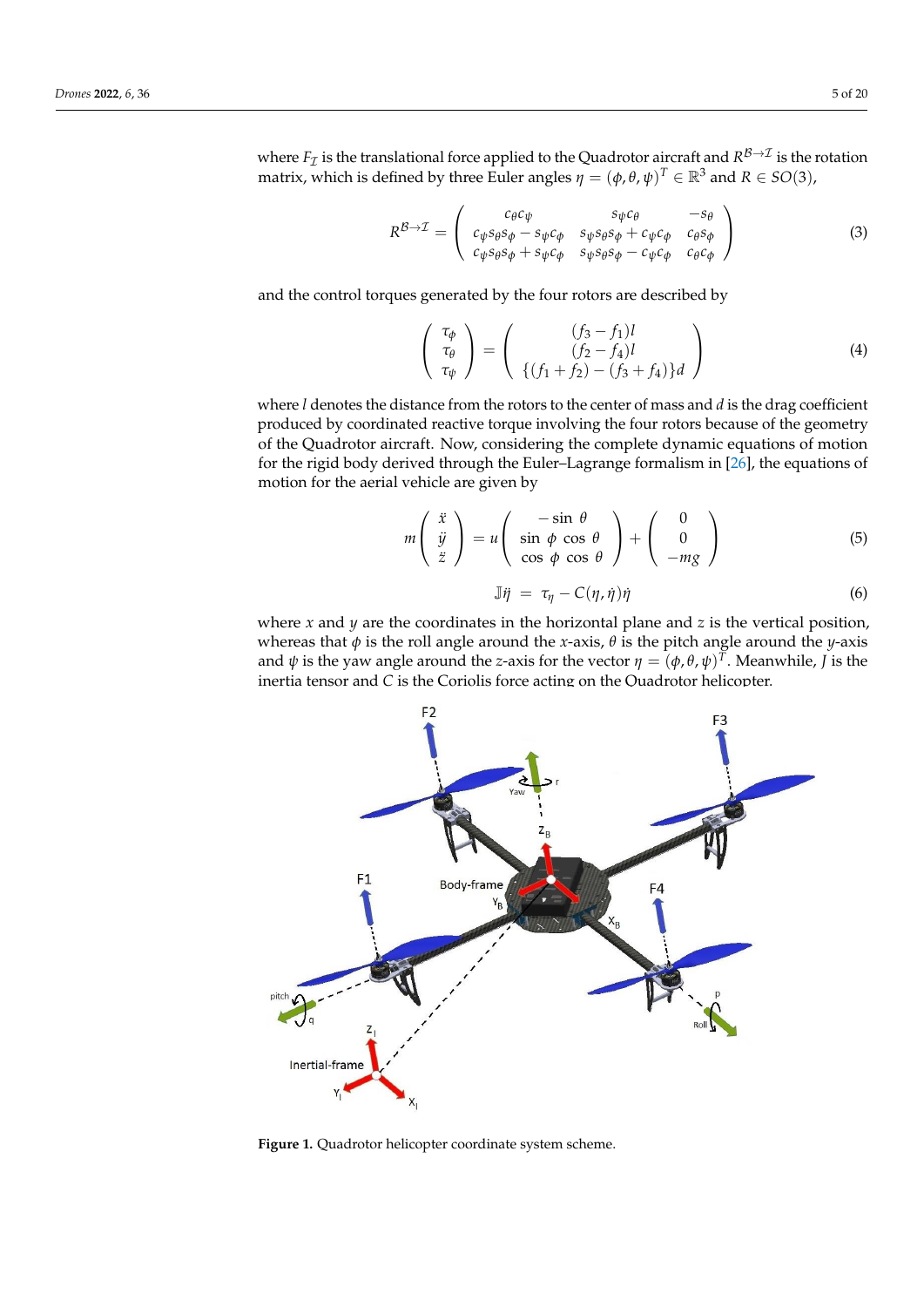### <span id="page-5-0"></span>**3. Nonlinear Trajectory-Tracking Control**

In this section, we present a nonlinear control for the trajectory-tracking of the Quadrotor aircraft based on super twisting control algorithm. The objective is to design a controller such that the tracking error  $\Vert c(t) - r(t) \Vert$  converges to the origin in finite time to track a reference signal  $r(t)$ , where

- $c(t) = [x(t) y(t)]$ <sup>*T*</sup> is the current measurements vector.
- *r*(*t*) and its derivatives are bounded for all *t*  $\geq$  0.
	- the signal  $r(t)$  is available online.

In order to demonstrate the robustness of the proposed controller, we consider the Coriolis term as an uncertainty in the model dynamics, and we propose the following control input,

<span id="page-5-1"></span>
$$
\tau_{\eta} = \tilde{\tau}_{\eta} + 2C(\eta, \dot{\eta})\dot{\eta}
$$
\n<sup>(7)</sup>

and we assume that

$$
C(\eta, \dot{\eta})\dot{\eta} = \gamma_{\eta}(\eta, \dot{\eta}) \leq M
$$

where  $\gamma_{\eta}(\cdot)$  is the uncertainty term that result from Coriolis force that contains the gyroscopic and centrifugal terms with  $M > 0$ , which is the maximum value of the uncertainty in a real application. Moreover, *γη*(·) value depends strictly on the velocity and angular positions that affect the vehicle when performing the trajectory-tracking. So, rewriting Equation  $(5)$  and substituting  $(7)$  into  $(6)$ , we have

<span id="page-5-4"></span>
$$
\begin{pmatrix} m\ddot{x} \\ m\ddot{y} \\ m\ddot{z} \end{pmatrix} = \begin{pmatrix} -u\,\sin\theta \\ u\,\cos\theta\,\sin\phi \\ u\,\cos\theta\,\cos\phi - mg \end{pmatrix} \tag{8}
$$

<span id="page-5-5"></span>
$$
\begin{pmatrix}\nI_{xx}\ddot{\phi} \\
I_{yy}\ddot{\theta} \\
I_{zz}\ddot{\psi}\n\end{pmatrix} = \begin{pmatrix}\n\tilde{\tau}_{\phi} \\
\tilde{\tau}_{\theta} \\
\tilde{\tau}_{\psi}\n\end{pmatrix} + \begin{pmatrix}\n\gamma_{\phi} \\
\gamma_{\theta} \\
\gamma_{\psi}\n\end{pmatrix}
$$
\n(9)

The control inputs *u*,  $\tilde{\tau}_{\phi}$ ,  $\tilde{\tau}_{\theta}$  and  $\tilde{\tau}_{\psi}$  are the total thrust or collective input (directed out the bottom of the aircraft) and the angular moments, respectively.

#### *3.1. Altitude and Yaw Control*

For altitude control, we consider the dynamic in the *z*-axis from [\(5\)](#page-4-1),

<span id="page-5-3"></span>
$$
\ddot{z} = \frac{1}{m}(u\cos\phi\cos\theta - mg) \tag{10}
$$

using the following control input

<span id="page-5-2"></span>
$$
u = \frac{mc_1 + mg}{\cos \phi \cos \theta} \tag{11}
$$

where the variable  $c_1$  is a PD controller, which is defined by

$$
c_1 = -k_{D_z}\dot{z} - k_{P_z}(z - z_d) \tag{12}
$$

with  $k_{D_z}$ ,  $k_{P_z} > 0$ ,  $z_d$  the altitude desired and where  $-\frac{\pi}{2} < \phi < \frac{\pi}{2}$ ,  $-\frac{\pi}{2} < \theta < \frac{\pi}{2}$  because when  $\theta$  and  $\phi$  are  $\frac{\pi}{2}$  the altitude control *u* is indeterminate. Then, using [\(11\)](#page-5-2) into [\(10\)](#page-5-3), we get

$$
\ddot{z} = c_1 \tag{13}
$$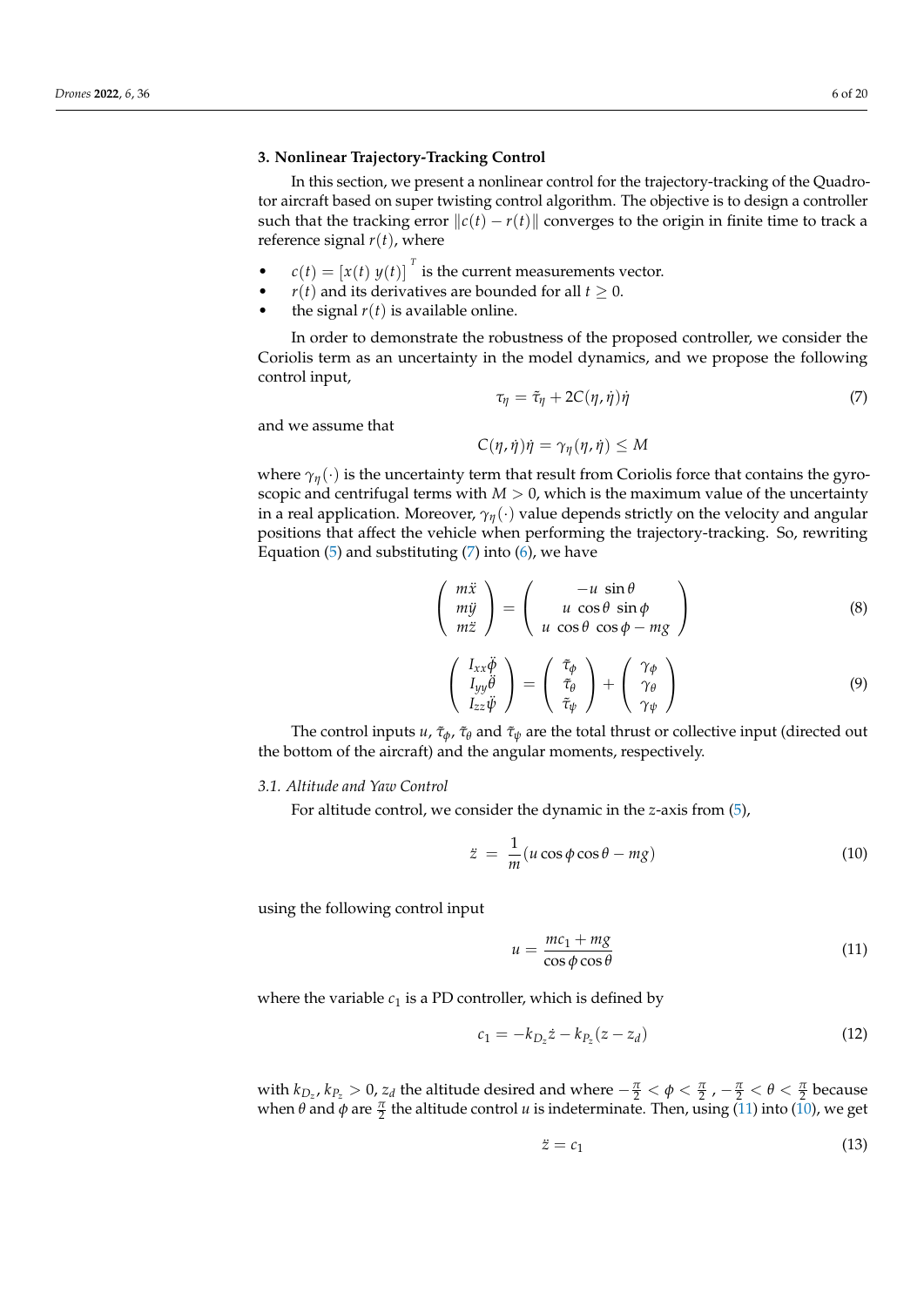Now, the yaw angular position  $\ddot{\psi}$  can be controlled as in [\[26\]](#page-19-8) by applying

$$
\tilde{\tau}_{\psi} = -a_{\psi_1} \dot{\psi} - a_{\psi_2} (\psi - \psi_d) \tag{14}
$$

where  $\psi_d$  is the desired yaw angular position and  $a_{\psi_1}$ ,  $a_{\psi_2}$  are constants for tuning PD controller in the yaw axis. Afterwards, introducing [\(11\)](#page-5-2) into the horizontal dynamics of [\(8\)](#page-5-4) and assuming that  $c_1$  is small enough means that the vehicle has achieved the required altitude, and hence this variable  $c_1 \rightarrow 0$  for a time *T*, so the dynamics in the axis *x* and *y* are

<span id="page-6-3"></span>
$$
\ddot{x} \approx -g \frac{\tan \theta}{\cos \phi} \tag{15}
$$

<span id="page-6-0"></span>
$$
\ddot{y} \approx g \tan \phi \tag{16}
$$

### *3.2. Trajectory-Tracking Control on the y-Axis*

First of all, we consider the dynamics in *Roll axis* given by *y*-dynamic in [\(16\)](#page-6-0). We will implement a nonlinear controller design based on super twisting technique in order to guarantee better convergence accuracy of  $\phi$ ,  $\dot{\phi}$ , *y* and *y* states. Then, if we differentiate twice, [\(16\)](#page-6-0) leads to

$$
y^{(4)} = g \ \sec^2 \phi (\ddot{\phi} + 2\dot{\phi} \ \tan \phi) \tag{17}
$$

by Taylor series approximation, we have

$$
y^{(4)} = g \left(\ddot{\phi} + 2\dot{\phi} \tan \phi\right) \left(1 + \phi^2 + \frac{2}{3}\phi^4 + \frac{17}{45}\phi^6 + \ldots\right)
$$
 (18)

Considering small angles  $(\pi_{\mathcal{B}})$ , the above expression reduces to

$$
y^{(4)} \approx g\ddot{\phi} + 2g\dot{\phi} \quad \tan\phi \tag{19}
$$

by replacing the first dynamic ( $\ddot{\phi}$ ) from Equation [\(9\)](#page-5-5) in the above equation, it follows

$$
y^{(4)} = g\left(\frac{\tilde{\tau}_{\phi} + \gamma_{\phi}}{I_{xx}}\right) + 2g\dot{\phi} \quad \tan\phi \tag{20}
$$

considering that

$$
y^{(4)} = \tilde{\tau}_{\phi} \underbrace{\left(\frac{g}{I_{xx}}\right)}_{\kappa_t} + \underbrace{\frac{g}{I_{xx}} \gamma_{\phi} + 2g\dot{\phi} \tan{\phi}}_{f_1(\phi,\dot{\phi})}
$$
(21)

we have

<span id="page-6-1"></span>
$$
y^{(4)} = \tilde{\tau}_{\phi} \kappa_t + f_1(\phi, \dot{\phi}) \tag{22}
$$

where  $f_1(\cdot)$  is the Coriolis force and  $\kappa_t$  is the coefficient of inertia tensor, which is known. Notice that the system in [\(22\)](#page-6-1) represents four integrators in cascade with uncertainties, which can be observed in Figure [2.](#page-7-0)

Additionally, if we assume external perturbations in the control input of the system [\(22\)](#page-6-1), we obtain,

$$
y^{(4)} = \tilde{\tau}_{\phi} \kappa_t + f_1(\phi, \dot{\phi}) + \gamma_{ext}
$$
 (23)

where  $\gamma_{ext}$  is the external perturbation that exists in any realistic problem, affecting the trajectory-tracking. Moreover, the assumption considers that the dynamic system works in a small linear region ( $|\phi| < \pi/8$ ), and the perturbations in the input of the system directly affect the stability. According with above assumption, the following inequalities are required:

<span id="page-6-2"></span>
$$
|f_1(\phi, \dot{\phi})| \le \delta_1
$$
  
 
$$
|\dot{\gamma}_{ext}| \le \delta_2
$$
 (24)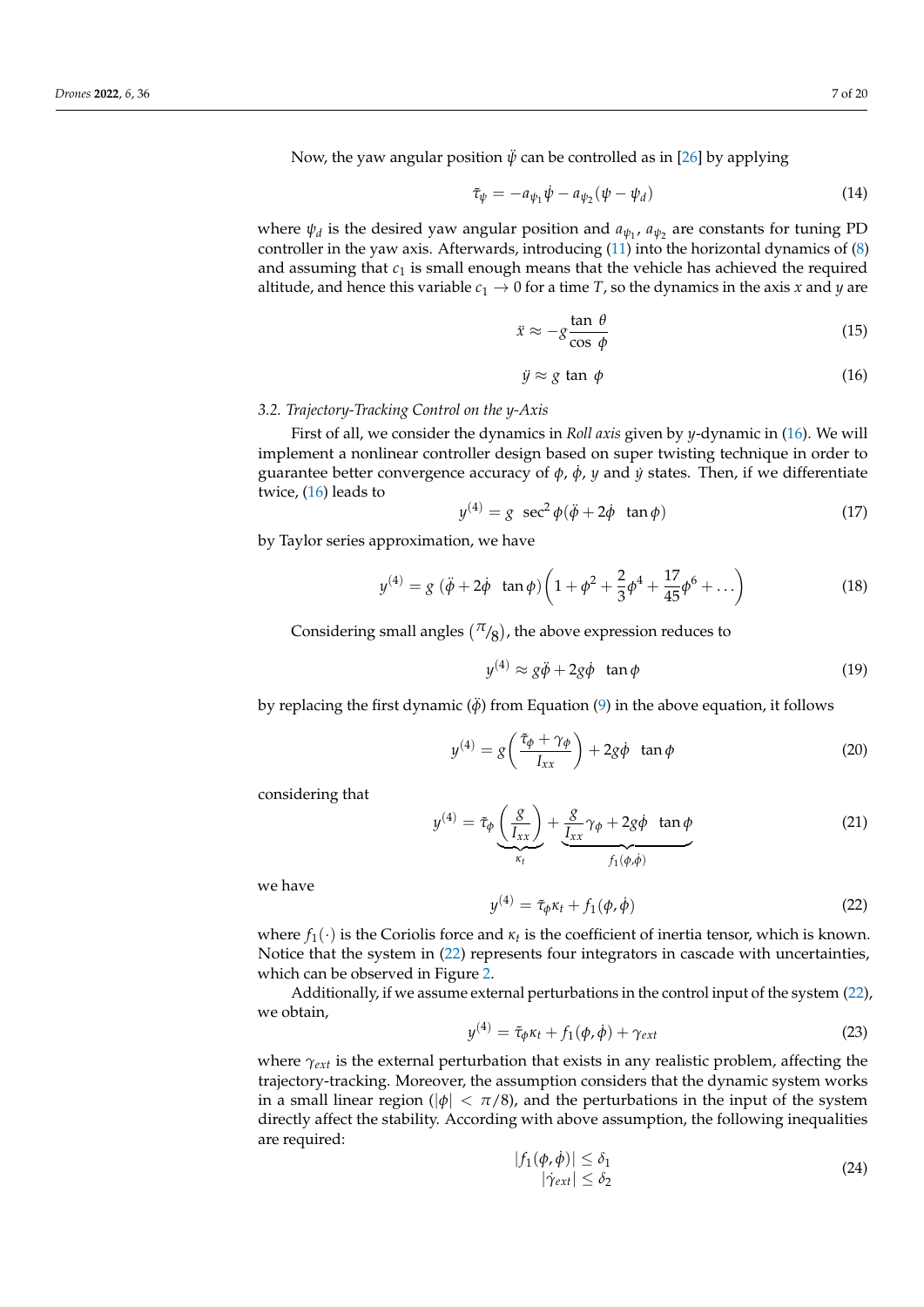for some constants  $\delta_1$ ,  $\delta_2 > 0$ . Then, we propose a robust control algorithm motivated in the super-twisting control to ensure the stability on the trajectory-tracking under external perturbations. Therefore, we can obtain the following differential equations set,

$$
\dot{y}_1 = \dot{y} \n\dot{y}_2 = \ddot{y} = \phi \n\dot{y}_3 = y^{(3)} = \dot{\phi} \n\dot{y}_4 = y^{(iv)} = \tilde{\tau}_{\phi} \kappa_t + f_1(\phi, \dot{\phi}) + \gamma_{ext} = \ddot{\phi}
$$
\n(25)

<span id="page-7-0"></span>We define tracking errors as

$$
e_1 = y - y_d(t) \n e_2 = \dot{y} - \dot{y}_d(t) \n e_3 = \ddot{y} - \ddot{y}_d(t) = \phi - \ddot{y}_d(t) \n e_4 = \dot{\phi}
$$
\n(26)



**Figure 2.** Cascading integrators scheme for the trajectory-tracking control in the *y*-axis.

Trajectory-tracking will be achieved if we design a state feedback control law to ensure that  $e_i(t)$  for  $i = 1, 2, 3, 4$  are bounded and converge to zero in a finite time. For instance, boundedness of *e*<sup>1</sup> will ensure boundedness of *y* because *r*(*t*) is bounded. We need also to ensure boundedness of tracking errors. For this, we start with

$$
\begin{aligned}\n\dot{e}_1 &= e_2\\ \n\dot{e}_2 &= e_3\\ \n\dot{e}_3 &= e_4\n\end{aligned} \tag{27}
$$

where  $e_4$  is viewed as the control input. We want to design  $e_4$  to stabilize the origin. For this linear system, we can obtain this objective by

$$
e_4 = -(k_1e_1 + k_2e_2 + k_3e_3) \tag{28}
$$

so that

$$
e_4 = -[k_1(y - y_d) + k_2(\dot{y} - \dot{y}_d) + k_3(\phi - \ddot{y}_d)]
$$
\n(29)

where the design coefficients  $k_1$  to  $k_3$  are chosen such that the reconstruction error dynamics dominant characteristic polynomial is Hurwitz, i.e.,

$$
p^3 + k_3 p^2 + k_2 p + k_1 = 0
$$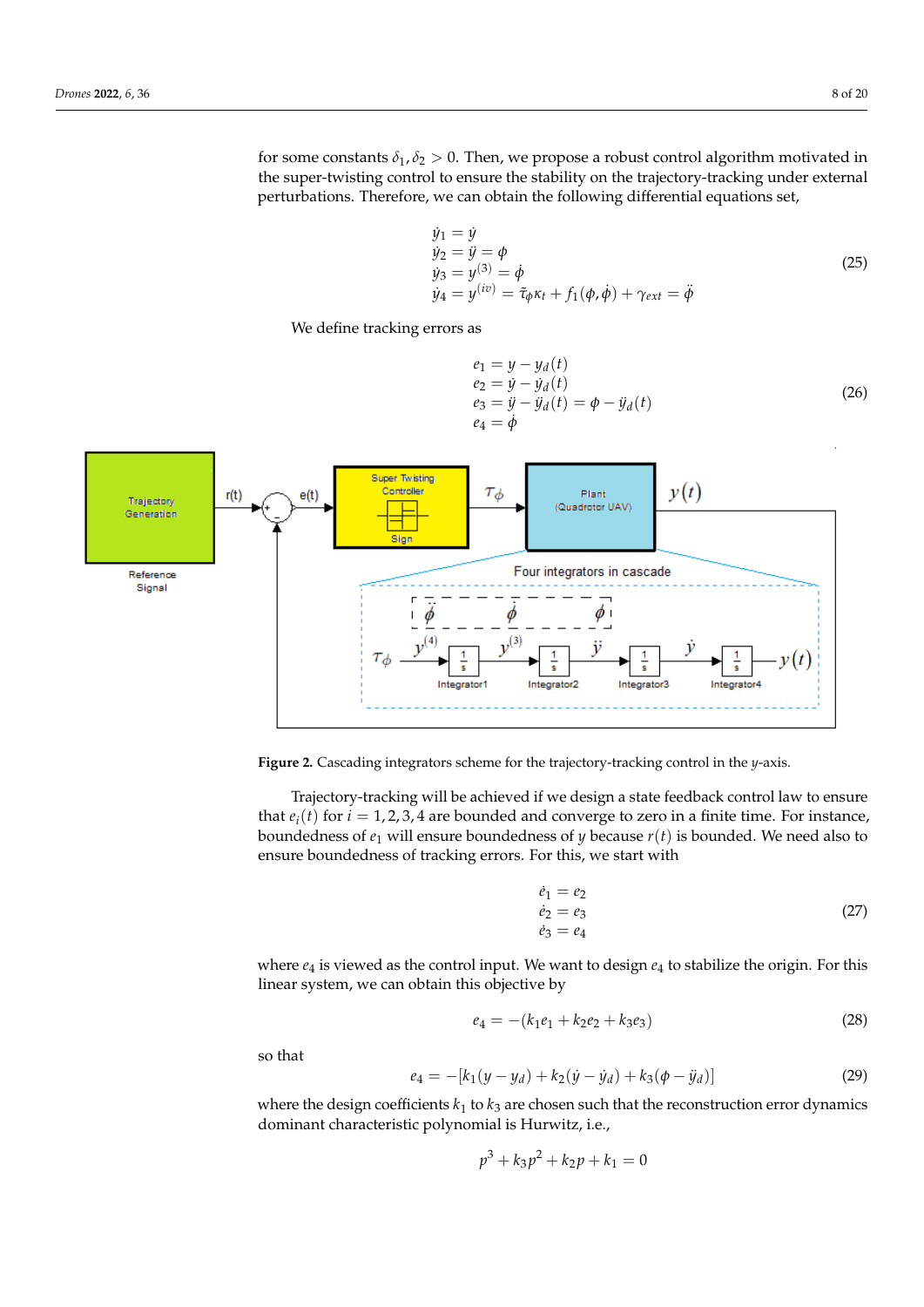Then, to design the sliding mode control, we start by designing the sliding manifold along which the sliding motion is to take place. For this trajectory-tracking problem, the sliding manifold denoted by *s* is defined by the tracking errors as follows:

<span id="page-8-0"></span>
$$
s = (k_1e_1 + k_2e_2 + k_3e_3) + e_4 \tag{30}
$$

and

$$
\begin{aligned}\n\dot{s} &= (k_1 \dot{e}_1 + k_2 \dot{e}_2 + k_3 \dot{e}_3) + \dot{e}_4 \\
\dot{s} &= (k_1 \dot{e}_1 + k_2 \dot{e}_2 + k_3 \dot{e}_3) + \ddot{\phi} \\
\dot{s} &= (k_1 e_2 + k_2 e_3 + k_3 e_4) + (\tilde{\tau}_{\phi} \kappa_t + f_1(\phi, \dot{\phi}) + \gamma_{ext})\n\end{aligned} \tag{31}
$$

Therefore, if the control law enforces the trajectories in the phase space such that  $s = 0$ in [\(30\)](#page-8-0), then the tracking errors converge asymptotically due to

$$
s = (k_1e_1 + k_2e_2 + k_3e_3) + e_4 = 0 \tag{32}
$$

where the surface *s* is reached in finite time. Therefore, we can proceed by designing the control input ( $\tilde{\tau}_{\phi}$ ) as follows,

<span id="page-8-5"></span>
$$
\tilde{\tau}_{\phi} = -\frac{1}{\kappa_t} (k_1 e_2 + k_2 e_3 + k_3 e_4) + \nu \tag{33}
$$

with

<span id="page-8-2"></span>
$$
\nu = -g_1|s|^{1/2}sign(s) - g_2 \int_0^t sign(s(\tau)) d\tau \tag{34}
$$

where the variable *ν* denotes the usual super-twisting component with coefficients chosen in the following manner:

$$
g_1 = 1.5\sqrt{L}
$$
,  $g_2 = 1.1L$ 

and *L* is the sum of disturbances that affect aerial vehicle dynamics ( $L = \delta_1 + \delta_2$ ). Then, we have that the closed loop error dynamics is given by:

$$
\dot{s} = -g_1|s|^{1/2}sign(s) - g_2 \int_0^t sign(s(\tau)) d\tau + f_1(\phi, \dot{\phi}) + \gamma_{ext}
$$
 (35)

Let us denote as  $s = z<sub>1</sub>$  and rewrite the last equation in the form:

$$
\begin{aligned} \dot{z}_1 &= -g_1 |z_1|^{1/2} \dot{s} i g n(z_1) + z_2 + f_1(\phi, \dot{\phi}) \\ \dot{z}_2 &= -g_2 \dot{s} i g n(z_1) + \dot{\gamma}_{ext} \end{aligned} \tag{36}
$$

According to inequalities given by [\(24\)](#page-6-2) and considering the new variable  $z_1 = s$ , let us rewrite the last equation as a differential inclusion:

<span id="page-8-1"></span>
$$
\begin{aligned} \dot{z}_1 &= -g_1 |z_1|^{1/2} \text{sign}(z_1) + z_2 + \delta_1 \\ \dot{z}_2 &= -g_2 \text{sign}(z_1) + \delta_2 \end{aligned} \tag{37}
$$

Now, assume that the perturbations terms of the system [\(37\)](#page-8-1) are bounded by

<span id="page-8-3"></span>
$$
\begin{aligned} |\delta_1| &\le \ell_1 |z_1|^{1/2} \\ |\delta_2| &\le \ell_2 \end{aligned} \tag{38}
$$

for some constants  $\ell_1, \ell_2 > 0$ . Then, the origin  $s = 0$  is an equilibrium point that is stable if the gains of the controller [\(34\)](#page-8-2) satisfy

<span id="page-8-4"></span>
$$
g_1 > 2\ell_1
$$
  
\n
$$
g_2 > \frac{5\ell_1 k_1 + 6\ell_2 + 4(\ell_1 + \ell_2 / k_1)^2}{2(1 - 2\ell_2 / k_1)}
$$
\n(39)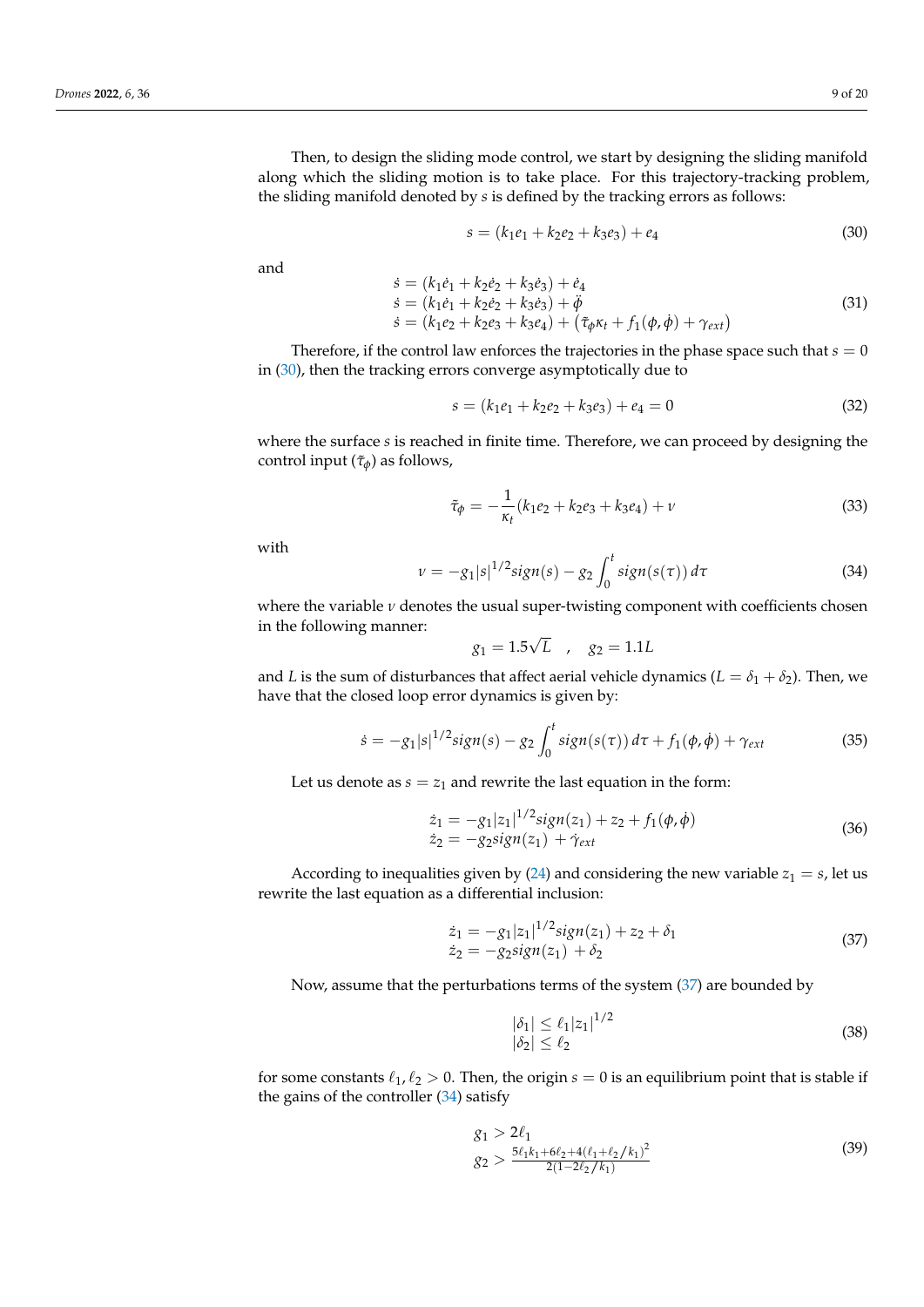Moreover, all errors trajectories ( $e_1$ ,  $e_2$ ,  $e_3$ ,  $e_4$ ) will converge asymptotically once  $s = 0$ is reached in finite time to the origin.

## *3.3. Stability Analysis*

In order to provide stability of the equilibrium of the perturbed system [\(37\)](#page-8-1) in finite time, we propose the following Lyapunov candidate function obtained from [\[32\]](#page-19-14),

$$
V = 2g_2|z_1| + \frac{1}{2}z_2^2 + \frac{1}{2}\left(g_1|z_1|^{1/2}sign(z_1) - z_2\right)^2 \tag{40}
$$

The proposed Lyapunov candidate function can be written as a quadratic form

$$
V = \xi^T P \xi \tag{41}
$$

where  $\zeta^T = \left[ \begin{array}{cc} |z_1|^{1/2} sign(z_1), & z_2 \end{array} \right]$  and the matrix  $P$  is defined as

$$
P = \frac{1}{2} \begin{bmatrix} 4g_2 + g_1^2 & -g_1 \\ -g_1 & 2 \end{bmatrix}
$$
 (42)

Its time derivative along the solution of [\(37\)](#page-8-1) results as follows:

$$
\dot{V} = -\frac{1}{|z_1|^{1/2}} \xi^T Q \xi + \frac{\delta_2}{|z_1|^{1/2}} q_1^T \xi + \delta_3 q_2^T \xi \tag{43}
$$

where

$$
q_1^T = \left[ \left( 2g_2 + \frac{g_1^2}{2} \right) - \frac{g_1}{2} \right], \quad q_2^T = \left[ -g_1 \quad 2 \right]
$$
 (44)

Using the bounds on the perturbation [\(38\)](#page-8-3), it can be shown that

$$
\dot{V} \le -\frac{1}{|z|^{1/2}} \xi^T \tilde{Q} \xi \tag{45}
$$

where

$$
\tilde{Q} = \frac{g_1}{2} \begin{bmatrix} 2g_2 + g_1^2 - \left(\frac{4g_2}{k_1} + g_1\right)\ell_1 - 2\ell_2 & * \\ -\left(g_1 + 2\ell_1 + \frac{2\ell_2}{g_1}\right) & 1 \end{bmatrix}
$$
(46)

with

$$
\tilde{Q} = \tilde{Q}^T
$$

Therefore,  $\dot{V}$  is negative definite if  $\tilde{Q} > 0$ . It is easy to see that this is the case if the gains are as in [\(39\)](#page-8-4). Therefore, we can see that the control law in [\(33\)](#page-8-5) will drive the vehicle to the desired reference signal  $r(t)$ , if and only if the conditions on the gains  $g_1$  and  $g_2$  are satisfied, implying that  $s = 0$ . Therefore, it can be concluded that,

$$
\lim_{t \to \infty} e_1 = 0, \quad \lim_{t \to \infty} e_2 = 0
$$
  

$$
\lim_{t \to \infty} e_3 = 0, \quad \lim_{t \to \infty} e_4 = 0
$$

This condition ensures a stable performance of the trajectory-tracking for the small Quadrotor aircraft on the *y*-axis.

## *3.4. Trajectory-Tracking Control on the x-Axis*

We will use for *x*-trajectory control the same procedure used in the previous section for *y*-trajectory control. We now consider the dynamics in Pitch axis given by [\(15\)](#page-6-3). Considering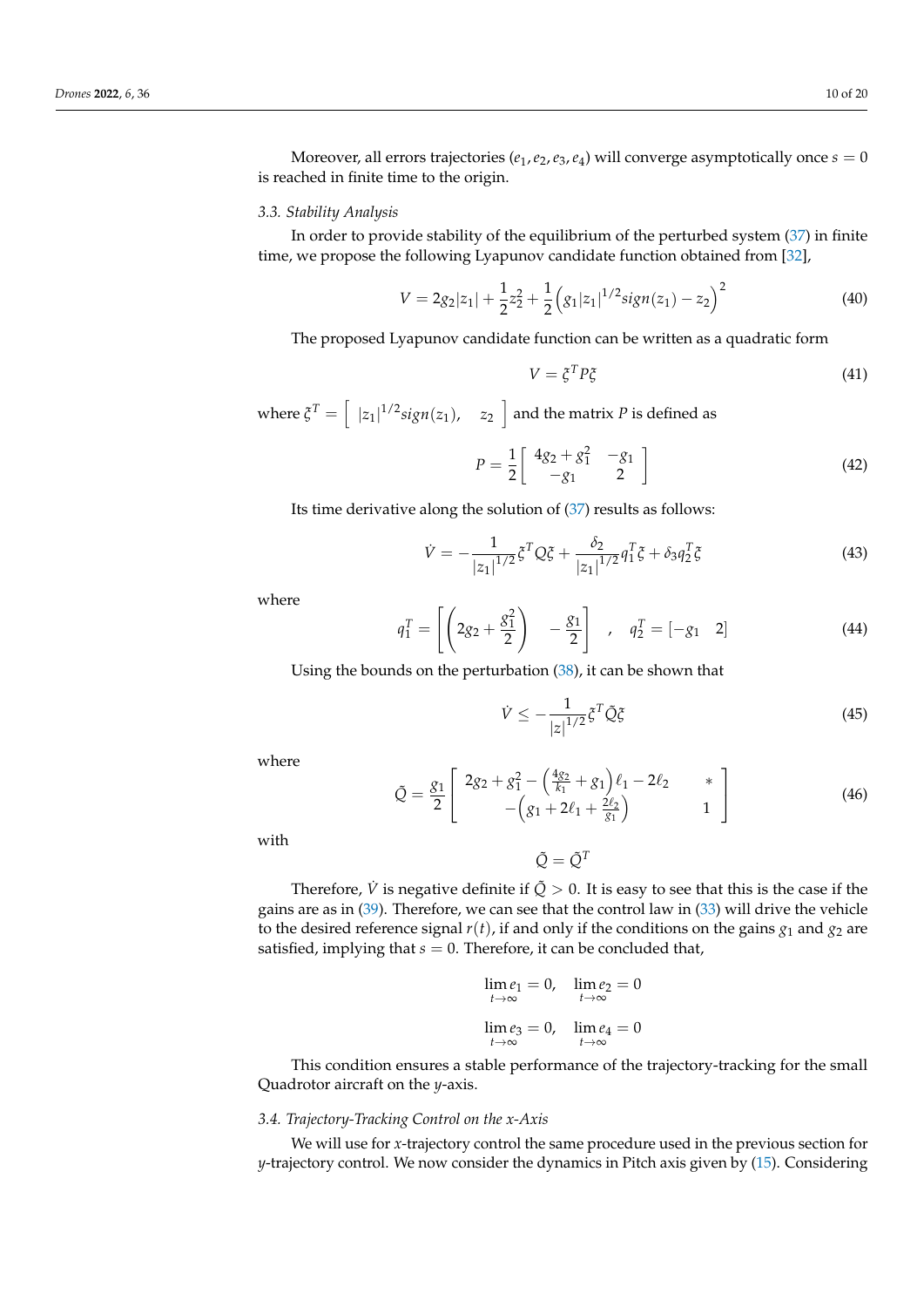small angles in the same way as the above analysis and the fact that  $\cos \phi \approx 0$  in the *x*-dynamics, we have

$$
x^{(iv)} \approx -g\ddot{\theta} - 2g\dot{\theta} \tan \theta \tag{47}
$$

and assuming external perturbations in the control input of the system, as in the case previous

$$
x^{(iv)} = \tilde{\tau}_{\theta} \kappa_t + f_2(\theta, \dot{\theta}) + \gamma_{ext}
$$
\n(48)

where  $f_2(\cdot)$  is the Coriolis force and  $\kappa_t$  is the coefficient of inertia tensor, which is known as well as in the previous case. Continuing in the same manner, with

$$
e_1 = x_1 - x_d(t) = x - x_d(t) \n e_2 = x_2 - \dot{x}_d(t) = \dot{x} - \dot{x}_d(t) \n e_3 = x_3 - \ddot{x}_d(t) = \ddot{x} - \ddot{x}_d(t) = \theta - \ddot{x}_d(t) \n e_4 = \dot{\theta}
$$
\n(49)

it can be seen that

<span id="page-10-1"></span>
$$
\tilde{\tau}_{\theta} = -\frac{1}{\kappa_t} (k_1 e_2 + k_2 e_3 + k_3 e_4) + \nu \tag{50}
$$

with

$$
\nu = -g_1|s|^{1/2}sign(s) - g_2 \int_0^t sign(s(\tau)) d\tau
$$
\n(51)

We can see that the control law in [\(50\)](#page-10-1) will drive the vehicle to the desired reference signal  $r(t)$  in a finite time, if and only if the conditions on the gains  $g_1$  and  $g_2$  are satisfied as in the case previous implying that  $s = 0$  in finite time. Simulation results for trajectory-tracking of a Quadrotor helicopter using this proposed robust controller are presented below.

#### <span id="page-10-0"></span>**4. Simulations Results**

In this section, we present the results obtained from a simulation run using the proposed nonlinear controller. The controller parameters for each axis *xy* in simulation are briefly described in Tables [1](#page-10-2) and [2.](#page-10-3) To verified the robustness of the super-twisting controller, a bounded disturbance as in [\[36\]](#page-19-18) has been introduced to test stability for the proposed robust control.

<span id="page-10-2"></span>**Table 1.** Super-twisting controller parameters for trajectory-tracking on *x*-axis.

| <b>Parameters</b>               | Value |  |
|---------------------------------|-------|--|
| Positive constant, $(k_1)$      | 0.9   |  |
| Positive constant, $(k2)$       | 1.5   |  |
| Positive constant, $(k_3)$      | 1.5   |  |
| Gain1, $(g_1 = 1.5 * \sqrt{L})$ | 15.37 |  |
| Gain2, $(g_2 = 1.1 * L)$        | 12.75 |  |

<span id="page-10-3"></span>**Table 2.** Super-twisting controller parameters for trajectory-tracking on *y*-axis.

| Parameters                      | Value |
|---------------------------------|-------|
| Positive constant, $(k_1)$      | 0.7   |
| Positive constant, $(k2)$       | 1.5   |
| Positive constant, $(k_3)$      | 1.6   |
| Gain1, $(g_1 = 1.5 * \sqrt{L})$ | 15.37 |
| Gain2, $(g_2 = 1.1 * L)$        | 12.45 |

The parameters  $k_1$ ,  $k_2$  and  $k_3$  that involve the errors in the second order sliding mode controller for each of the axes  $(x, y)$  are tuned in the following way:  $k_3 > k_2 > k_1$ , where the value of *k*<sup>3</sup> must necessarily be greater than the others because this value manipulates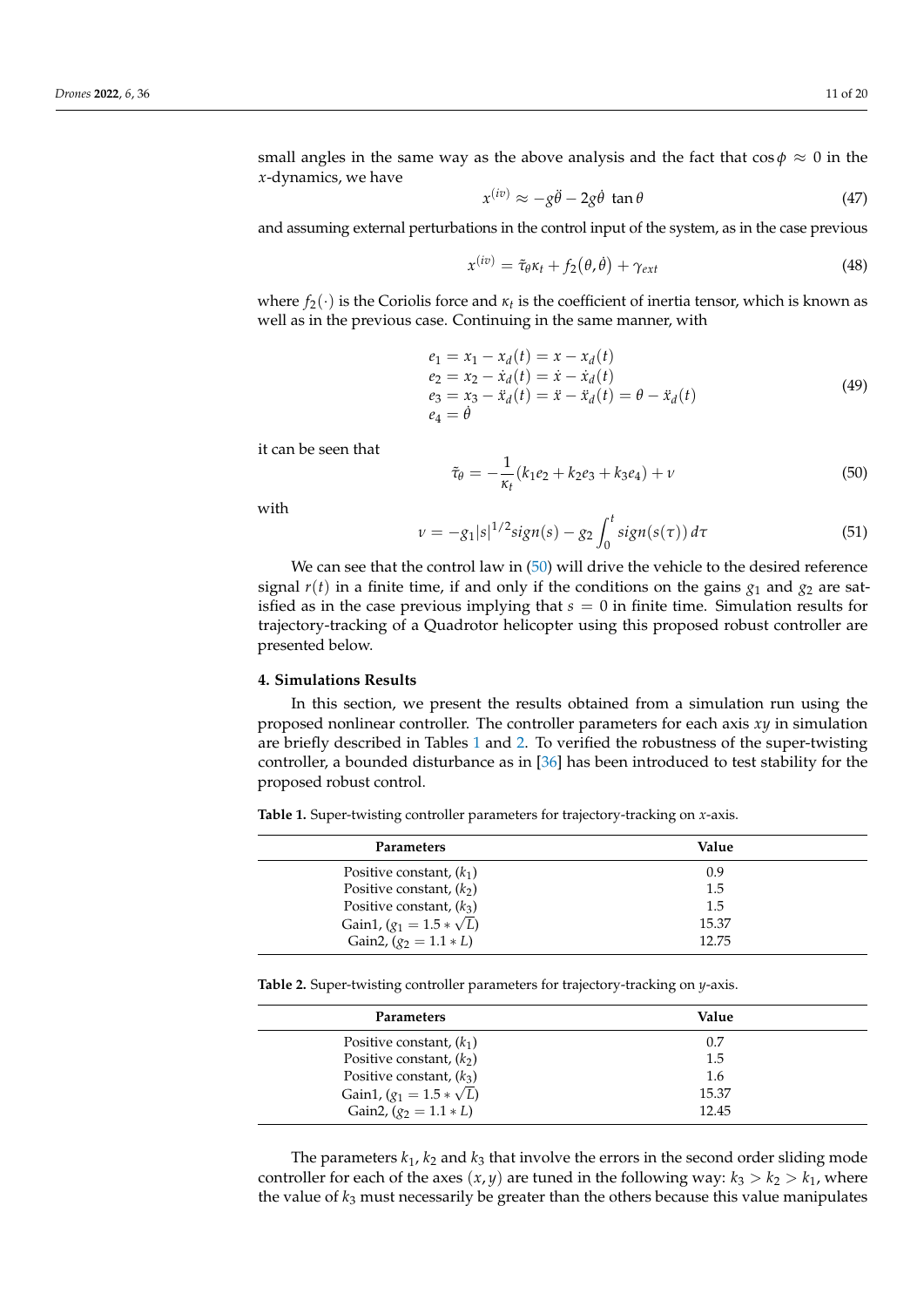the velocity of convergence the error  $(e_3)$ , which is given by the orientation angle  $(θ, φ)$ depending on the axis that is being controlled, and it is a priority to stabilize the orientation of the vehicle to obtain adequate flight and execute the proposed trajectory tracking while the values of the gains  $g_1$  and  $g_2$  are tuned according to the parameters described in [\[32\]](#page-19-14).

The results of these simulations are shown in Figures [3–](#page-11-0)[6,](#page-12-0) where we show a comparison of the performance and behavior of this control strategy (super-twisting) against a PDcontroller in order to demonstrate the efficiency of this type of nonlinear controller with the external perturbations added. We have handled the test results for the super twisting algorithm under the following initial conditions  $(x, \dot{x}, y, \dot{y}) = (5, 2, 2, 2)$ , where we consider a path for each of the axes (*xy*) of  $L_x = 15$  m and  $L_y = 10$  m with  $t_f = 35$  s. Therefore, the desired trajectories for each axis described by [\(53\)](#page-14-0) are

<span id="page-11-1"></span>
$$
x_d(t) = 0.0125t^2 - 0.000138t^3
$$
  
\n
$$
y_d(t) = 0.00833t^2 - 0.0000925t^3
$$
\n(52)

To start, we can observe in Figures [3](#page-11-0) and [4](#page-12-1) the trajectory-tracking control using a PDcontroller for the axes *x* and *y*, respectively. In these figures, it can be seen that the current position of the Quadrotor helicopter described by Equation [\(52\)](#page-11-1) oscillates around the given reference, which indicates a poor performance because it never manages to converge to the stipulated reference. This happens in both cases for the *x* and *y* axes. Moreover, in Figure [4,](#page-12-1) a small improvement in the performance of the controller can be noted, but it is not sufficient to bring the helicopter to the proposed trajectory *r*(*t*) efficiently. However, the second order sliding mode approach has the Quadrotor helicopter follow the proposed path effectiveness on the *x*-axis, as can be seen in the Figure [5.](#page-12-2) Notice that the actual position (trajectory) converges faster to the desired reference signal even under external perturbations. In the same way, in Figure [6,](#page-12-0) this response, which describes the behavior in the *y*-axis at the moment is described. We can conclude based on these two last Figures that the proposed nonlinear controller renders the Quadrotor helicopter following the designated trajectory under external disturbances using the super-twisting control satisfactorily. In addition, the super-twisting algorithm implemented through mathematical models was converted to their respective Simulink models for ease of simulations.

Additionally, in the following Figures [7](#page-13-0)-10, the errors of the trajectory tracking can be observed, which indicates the input trajectories against the output trajectories that are presented in each of the axes applying the PD control and the super twisting controller. This is done in order to better evaluate the tracking performance of the proposed trajectories in the Quadrotor helicopter. It can be seen how the super twisting controller improves the performance of the trajectories, reducing the oscillations observed in the PD control, considerably.

<span id="page-11-0"></span>

**Figure 3.** *PD-trajectory tracking control* response on the *x*-axis. Trajectory-tracking on this axis oscillates around the desired reference signal.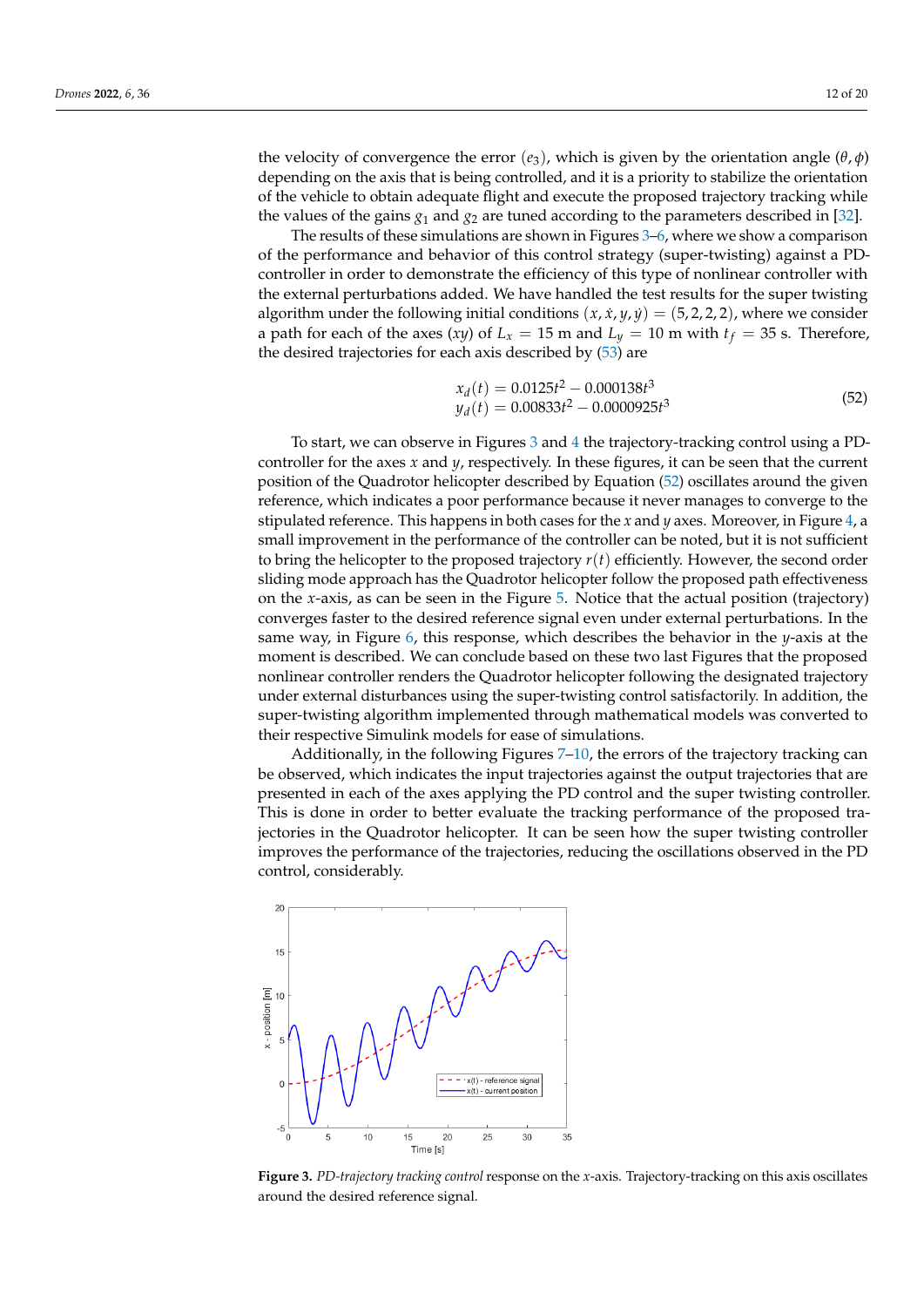<span id="page-12-1"></span>

**Figure 4.** *PD-trajectory tracking control* response on the *y*-axis. Trajectory-tracking on this axis oscillates around the desired reference signal.

<span id="page-12-2"></span>

**Figure 5.** *Super twisting-trajectory tracking control* response on the *x*-axis. Trajectory-tracking converges faster to desired reference signal.

<span id="page-12-0"></span>

**Figure 6.** *Super twisting-trajectory tracking control* response on the *y*-axis. Trajectory-tracking converges faster to desired reference signal.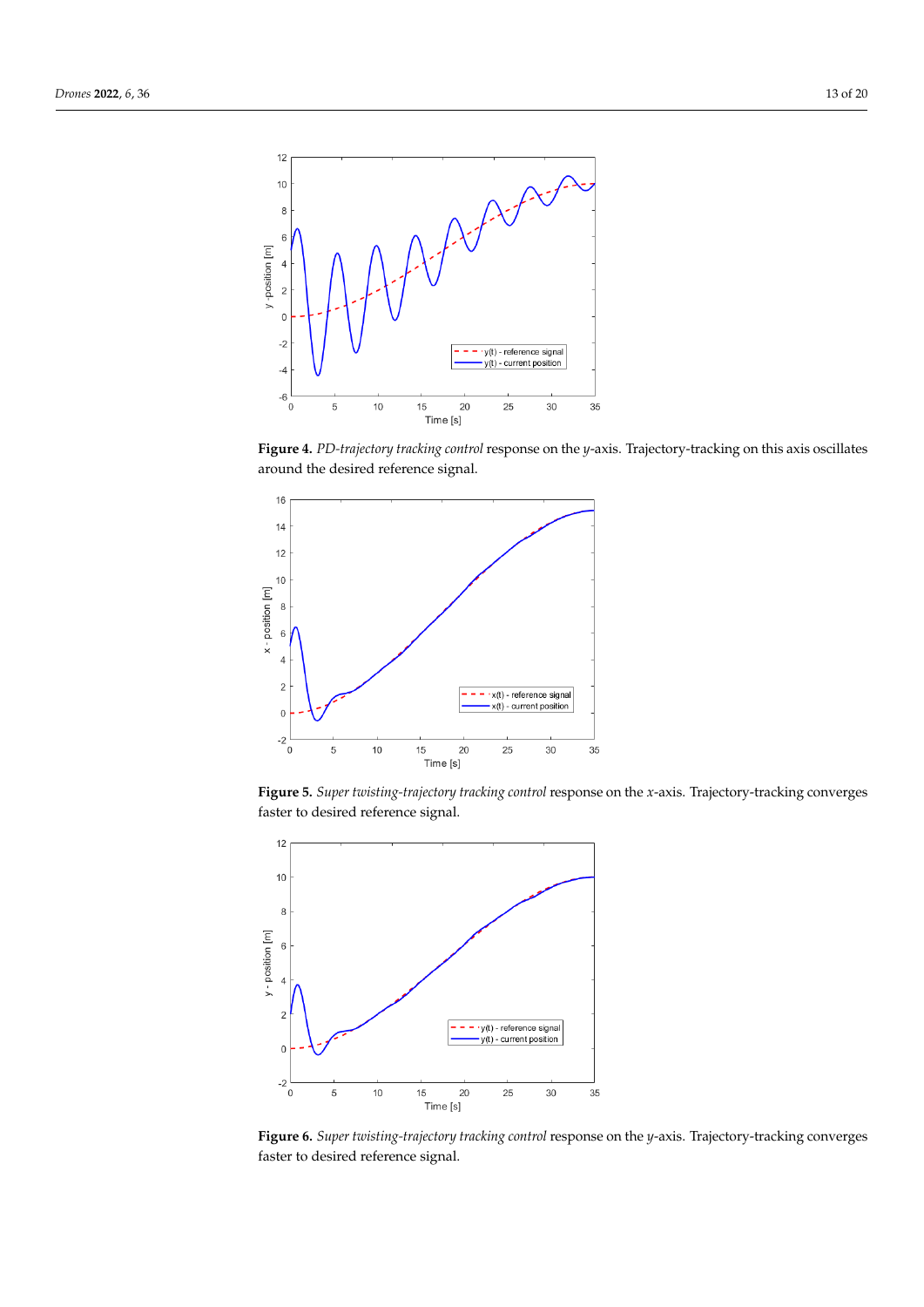<span id="page-13-0"></span>

**Figure 7.** *PD-trajectory tracking error* response on the *x*-axis.



**Figure 8.** *PD-trajectory tracking error* response on the *y*-axis.

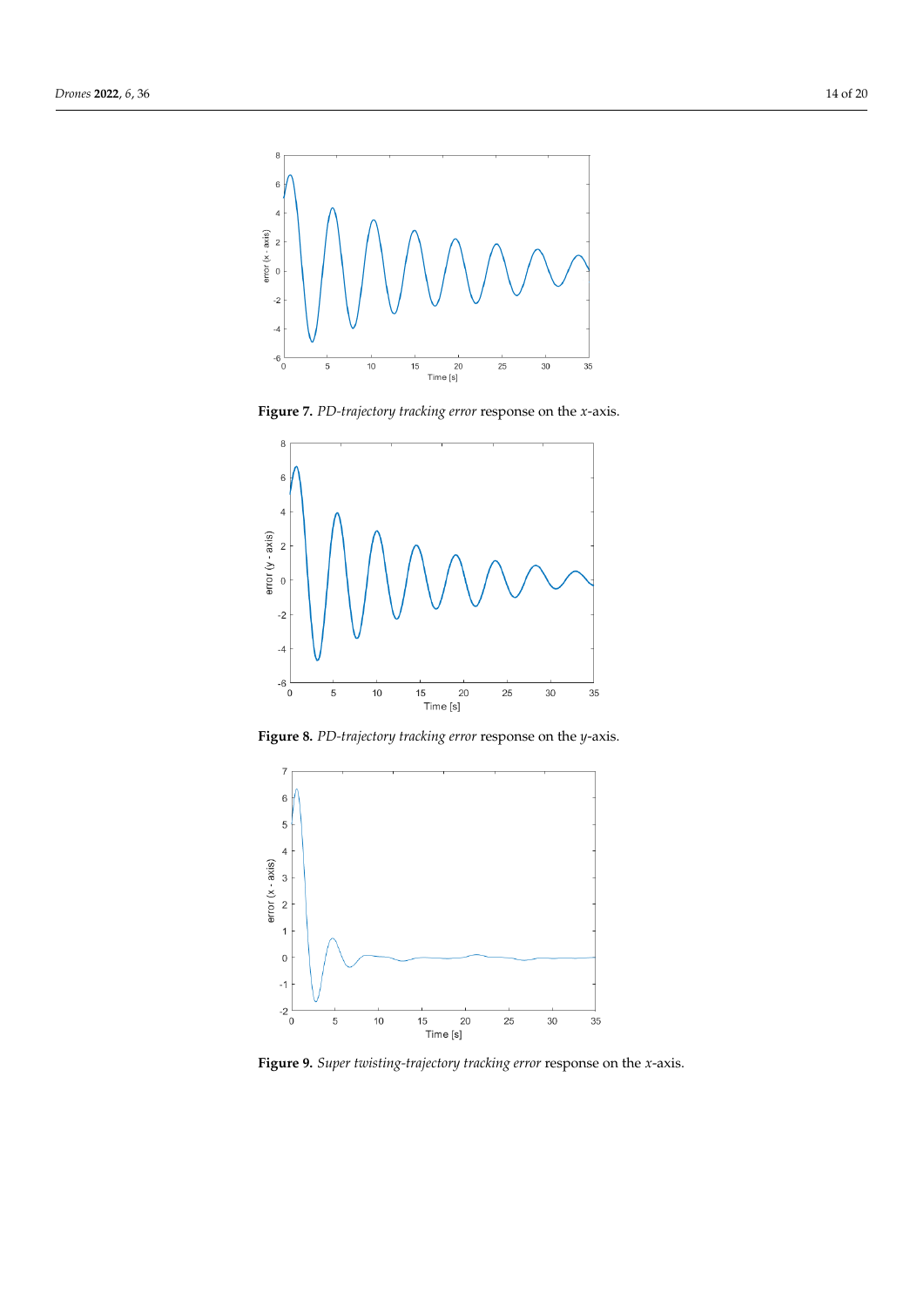<span id="page-14-1"></span>

**Figure 10.** *Super twisting-trajectory tracking error* response on the *y*-axis.

This robust control can improve the trajectory-tracking, combining and selecting different values of gain in the super twisting controller to get better tracking of the reference signal (see Figure [6\)](#page-12-0). Notice that, from Section [4,](#page-10-0) the control law  $(33)$  and  $(50)$  will drive the aerial vehicle to the desired reference signal *r*(*t*). In addition, we know that this kind of nonlinear technique presents the so-called chattering phenomenon in its response to trajectory-tracking with respect to time, which is something that characterizes this control law. However, this phenomenon can be reduced by an approximation of the sign function with a hyperbolic tangent signal as in [\[12\]](#page-18-8).

#### **5. Real-Time Experiments**

In order to validate the control law developed in the Section [3,](#page-5-0) a smooth piecewise continuous trajectory as reference signal *r*(*t*) is suggested for the Quadrotor helicopter defined by the following polynomial function,

<span id="page-14-0"></span>
$$
r(t) = r_0 + r_1 t + r_2 t^2 + r_3 t^3 \tag{53}
$$

As a example, we can consider the dynamics on the *y*-axis given by  $y_d(t) = a_0 + a_1t +$  $a_2t^2 + a_3t^3$  where the trajectory initial conditions are as in [\[2\]](#page-18-13),

$$
a_0 = 0
$$
,  $a_1 = 0$ ,  $a_2 = \frac{3H_y}{t_f^2}$ ,  $a_3 = -\frac{2H_y}{t_f^3}$  (54)

where *H<sup>y</sup>* is the length of the path for the *y*-axis and *t<sup>f</sup>* is the total route time. Similarly, we have the same procedure for the dynamics in the *x*-axis. These equations that describe the trajectories to be followed by the Quadrotor helicopter have been programmed in the autopilot subject to external disturbances in order to demonstrate the performance of the proposed robust algorithm. The X4-prototype setup to verify these tests is shown in Figure [1,](#page-4-0) whereby a carbon fiber frame coupled with two brushless motor pairs of MULTISTAR 4220– 880 Kv and two ESC (Electronic Speed Controller) pairs of 30 A capacity. The sampling period is 10 ms and the altitude was fixed by the operator using a Futaba 2.4 GHz FASST radio system for transmitting the control signals. Several test cases were completed in the Quadrotor helicopter built to evaluate the efficiency of this type of robust controller with the following initial conditions  $(x, \dot{x}, y, \dot{y}) = (0, 0, 0, 0)$  and  $(\phi, \theta, \psi) = (0, 0, 0)$  and a path given by  $L_x = 15$  m and  $L_y = 10$  m with  $t_f = 35$  s.

The second order sliding modes approach described in Section [3](#page-5-0) is then implemented in C++ environment and run in real-time on the Pixhawk module which is embedded in the X4-prototype setup (see Figure [11\)](#page-15-0). The best gains found experimentally for each axis (*xy*) based on the super-twisting algorithm are shown in Tables [3](#page-15-1) and [4,](#page-15-2) while gains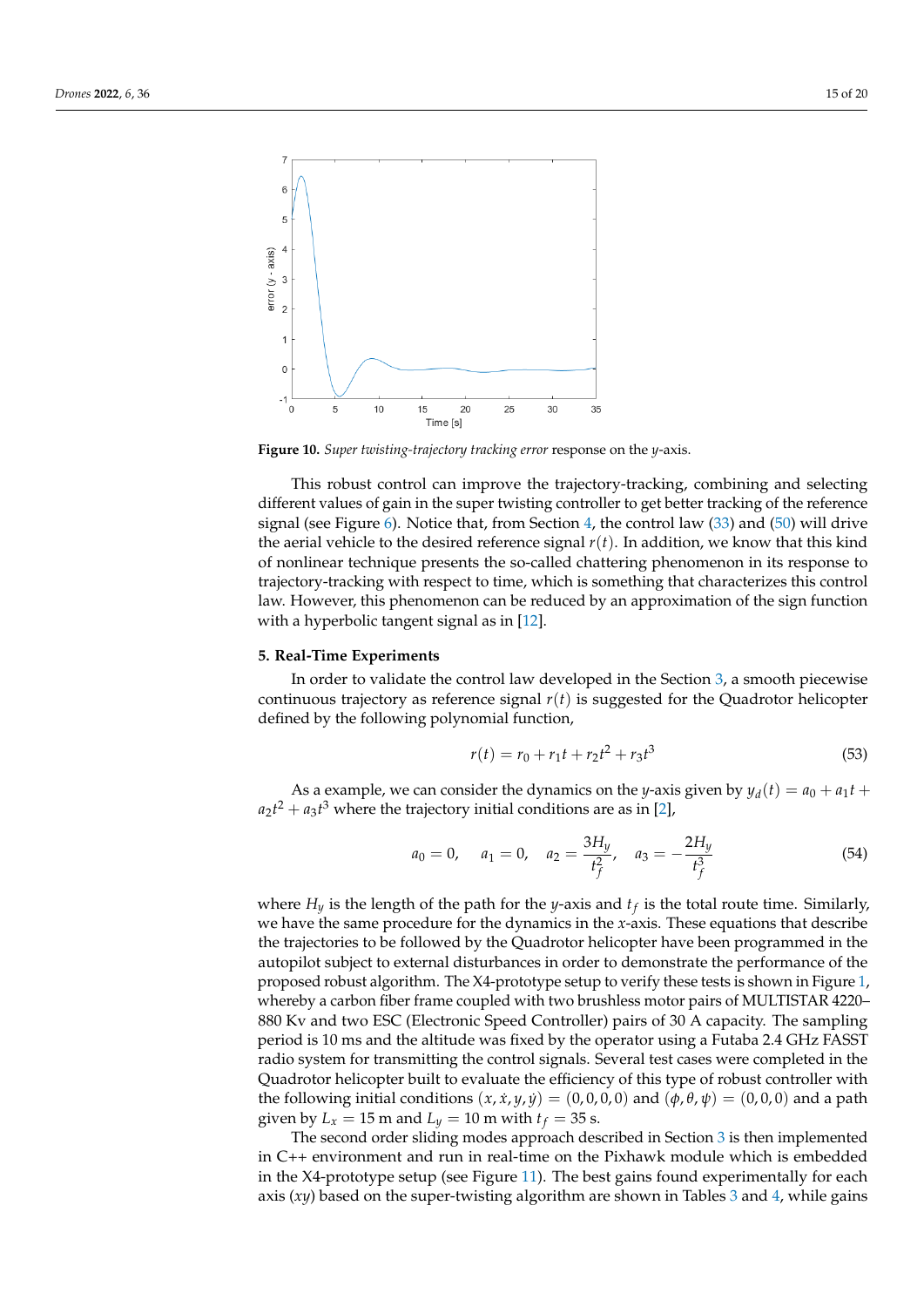*g*<sup>1</sup> and *g*<sup>2</sup> were calculated by averaging the measurements of the recorded wind velocity (L-disturbance) at the time of testing outdoors. In order to adequately compare the performance of the second order sliding mode controller against the PD control, the experiments were carried out outdoors measuring the speed of the wind with an anemometer in order to execute the flights under the same conditions ( $\approx$ 3 m/s) and clearly observe the improvement that is obtained when applying super-twisting controller.

<span id="page-15-0"></span>

**Figure 11.** X4-prototype setup with the embedded control system.

| Parameters                                | Value       |  |
|-------------------------------------------|-------------|--|
| Mass of the Quad-rotor aircraft, (m) [kg] | 1.10        |  |
| Positive constant, $(k_1)$                | 3.5         |  |
| Positive constant, $(k2)$                 | 4.5         |  |
| Positive constant, $(k_3)$                | 4.6         |  |
| Gain1, $(g_1)$                            | 3.2         |  |
| Gain2, $(g2)$                             | 4.7         |  |
| Wind speed, $(L)$ [m/s]                   | $\approx$ 3 |  |
| Sample, $(T)$ [s]                         | 0.01        |  |

<span id="page-15-1"></span>**Table 3.** Super-twisting controller outdoor gains for trajectory-tracking on *x*-axis.

<span id="page-15-2"></span>**Table 4.** Super-twisting controller outdoor gains for trajectory-tracking on *y*-axis.

| Parameters                                | Value       |
|-------------------------------------------|-------------|
| Mass of the Quad-rotor aircraft, (m) [kg] | 1.10        |
| Positive constant, $(k_1)$                | 3.1         |
| Positive constant, $(k2)$                 | 4.3         |
| Positive constant, $(k_3)$                | 4.5         |
| Gain1, $(g_1)$                            | 3.5         |
| Gain2, $(g2)$                             | 4.8         |
| Wind speed, $(L)$ [m/s]                   | $\approx$ 3 |
| Sample, $(T)$ [s]                         | 0.01        |

It should also be noted that for the experiment reported in this section, the gains reported in the previous tables are different for both axes due to the fact that the aerial vehicle presents different physical characteristics, which implies an adjustment of independent gains in each of its axes (*xy*). The results of these experiments are shown in Figures [12](#page-16-0)[–15.](#page-17-1)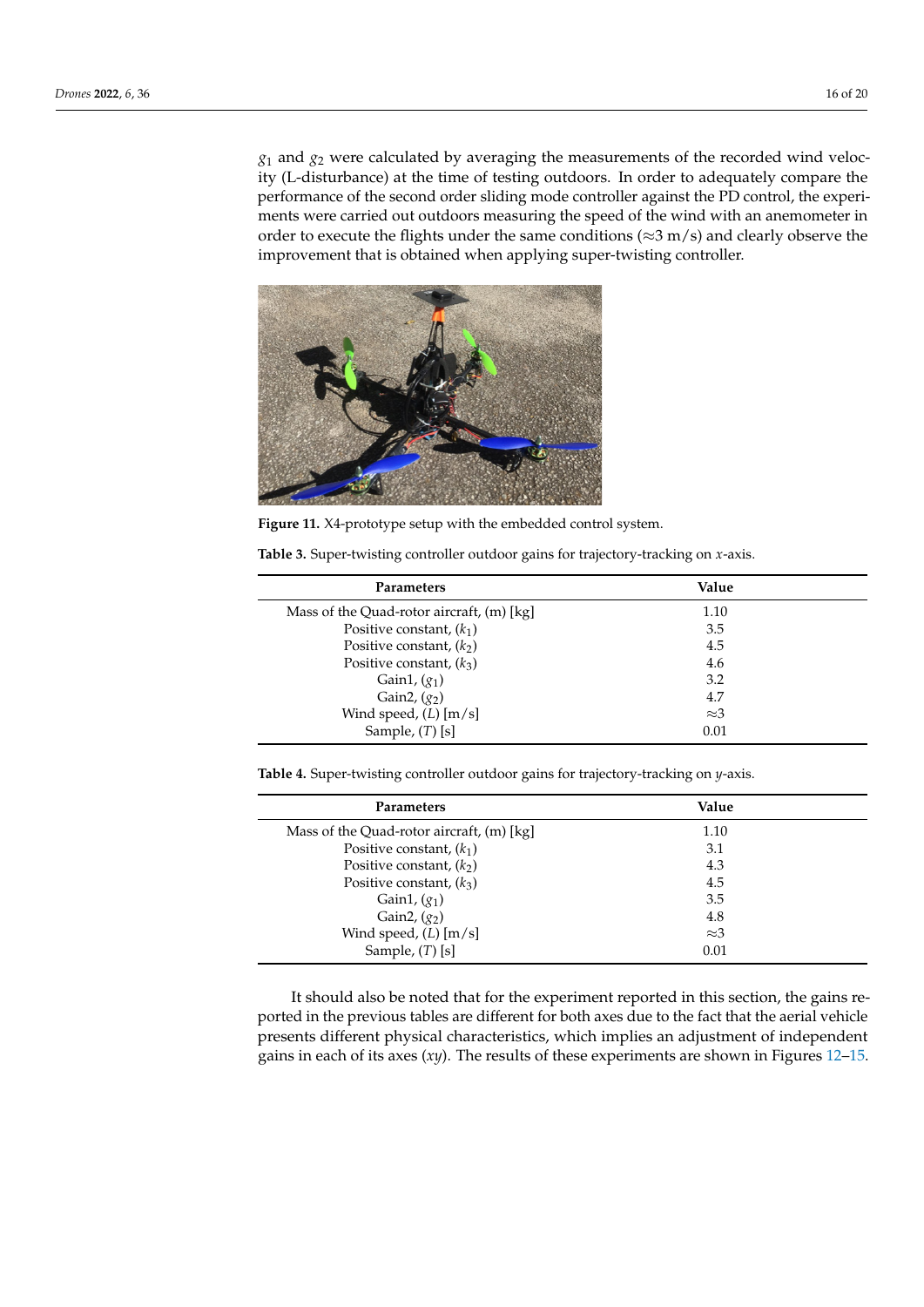<span id="page-16-0"></span>

**Figure 12.** *x*-trajectory tracking response of the Quadrotor helicopter using *PD-controller* in outdoor environment. The current position presents oscillations around and does not converge adequately to the reference signal.

<span id="page-16-2"></span>

**Figure 13.** *y*-trajectory tracking response of the Quadrotor helicopter using *PD-controller* in outdoor environment. The current position presents oscillations around and does not converge adequately to the reference signal.

<span id="page-16-1"></span>

**Figure 14.** *x*-trajectory tracking behavior of the Quadrotor helicopter using *super-twisting algorithm* in outdoor environment. The current position converges correctly to the reference signal.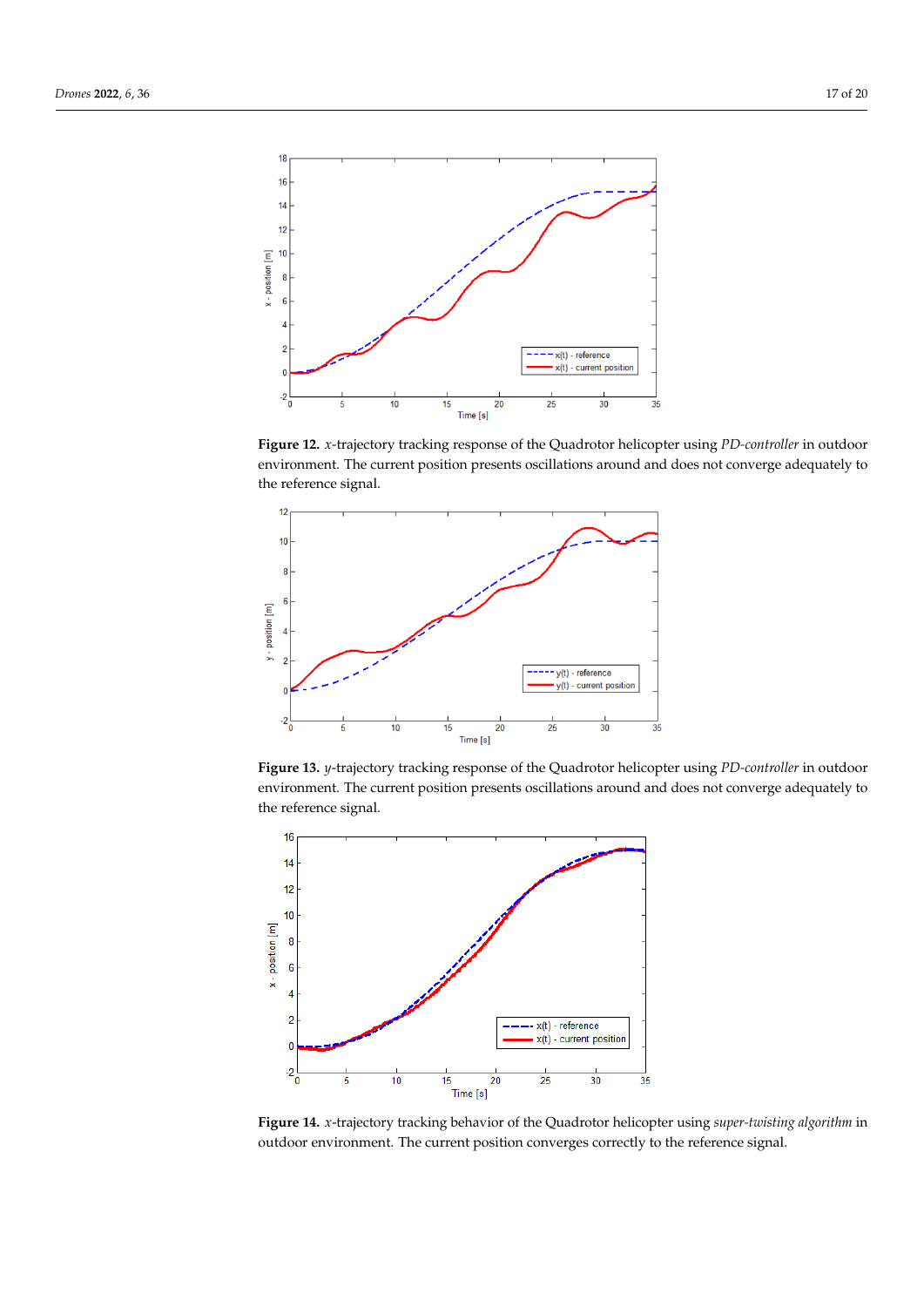<span id="page-17-1"></span>

**Figure 15.** *y*-trajectory tracking behavior of the Quadrotor helicopter using *super-twisting algorithm* in outdoor environment. The current position converges correctly to the reference signal.

Two sequences of experiments were performed. In the first experiment, a PD control was used, while for the second experiment an second order sliding mode control (super twisting) was employed in order to compare the good performance of the nonlinear control against a conventional control such as the PD technique. Figures [14](#page-16-1) and [15](#page-17-1) shown flightrecorded data of the response of the trajectory-tracking on the **x** and **y** axes employing the super twisting control with efficient performance under external disturbances (wind gusts) by keeping track of near the trajectory traced in order to achieve the correct tracking of the programmed path. Meanwhile, Figures [12](#page-16-0) and [13](#page-16-2) shown the PD-control behavior in the Quadrotor helicopter. Then, we can say that the experimental results obtained from autonomous flight tests for the trajectory-tracking carried out in an outdoor environment using super twisting algorithm were satisfactory where the current position converges quickly and appropriately to the reference signal in comparison with the results of the PD-controller. Therefore, from Figures [12](#page-16-0)[–15,](#page-17-1) it can be shown the benefits offered by this nonlinear approach in real-time applications based on a correct tuning of the gains in the controller. On the other hand, it is possible to observe that there exists the characteristic chattering phenomenon of this proposed controller; however, notice that its effect on trajectory-tracking is minimal.

### <span id="page-17-0"></span>**6. Discussion**

From the observed results, a nonlinear approach controller based on a second order sliding mode control scheme has been developed and integrated in this article as a solution to the trajectory-tracking problem for a Quadrotor helicopter along a programmed path using bounded thrust under external disturbances affecting this aerial vehicle. We also developed several simulations to demonstrate the effectiveness and merits of the theoretical development. In addition, this nonlinear technique has been experimentally demonstrated to track a path in an outdoor environment based on the measurements from a GPS device to obtain the 2D position in the plane (*xy*) in order to show the efficiency and good performance of this proposed control strategy. Moreover, these experimental results show that it is necessary to know the amplitude (*L*) of the disturbance affecting the vehicle to choose the appropriate gain, which is used to evaluate and verify this controller and achieve robustness in the trajectory-tracking to the desired reference signal *r*(*t*). The embedded control system implementation was based on a Pixhawk flight controller, which allows extensive experimentation, performance comparison and development of control laws in real-time applications.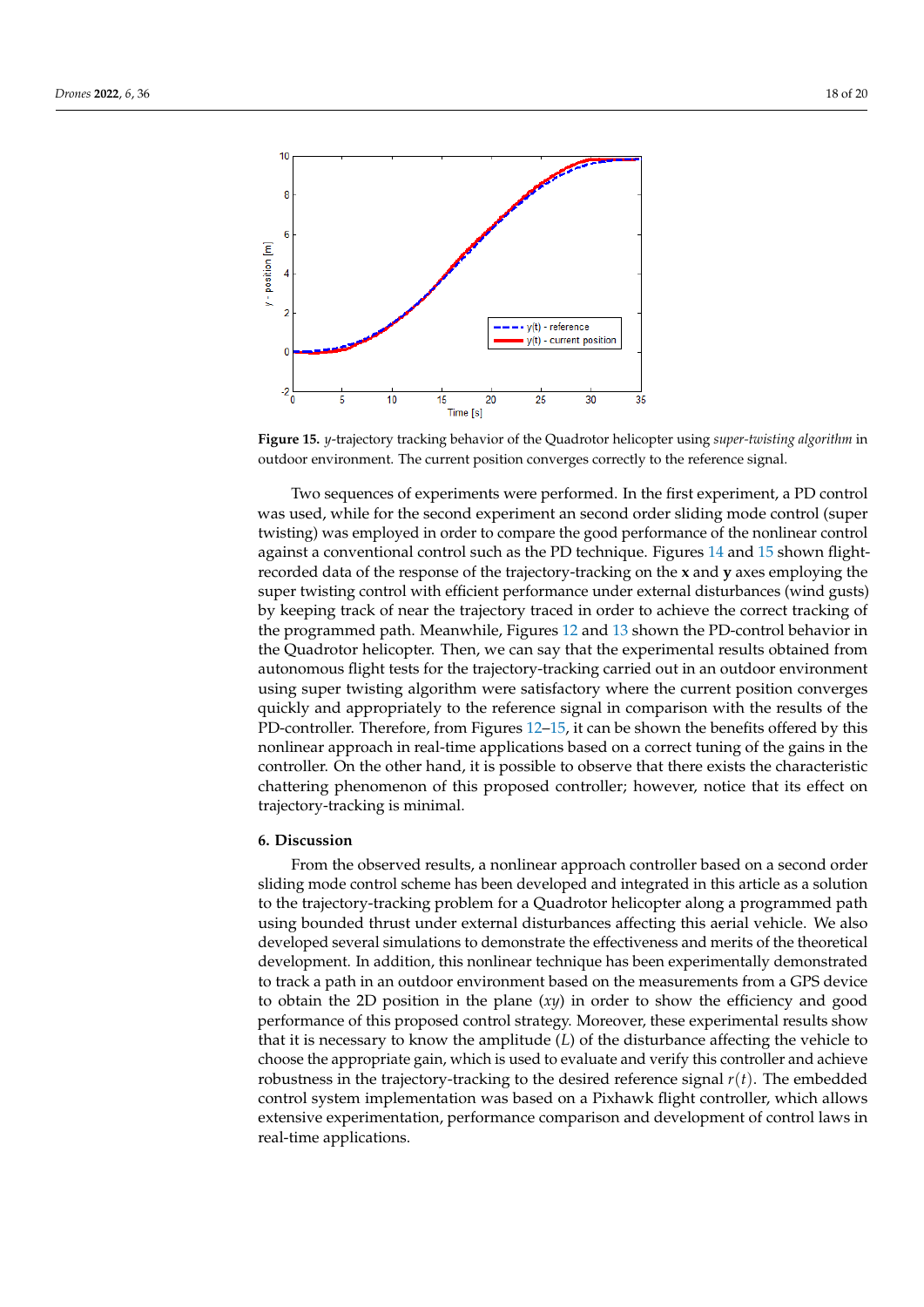# **7. Conclusions**

As future work, it would be interesting to consider the planning of trajectories based on the environment where the Quadrotor helicopter performs a reconnaissance or exploration flight in order to detect and avoid obstacles in its path, and in this way, the robust control algorithm (second order sliding mode) generates its own alternate trajectory based on characteristic points that allow you to optimize a flight mission in the autopilot to achieve a trajectory tracking that can respond to the different disturbances that affect the flight of the Quadrotor helicopter.

**Author Contributions:** Project administration, I.G.-H.; supervision, S.S.; conceptualization, R.L.; investigation, O.R.-A. All authors have read and agreed to the published version of the manuscript.

**Funding:** This research received no external funding.

**Acknowledgments:** We thank CONACYT of México for its support through project 316256. "Laboratorio Nacional en Vehiculos Autonomos y Exoesqueletos LANAVEX".

**Conflicts of Interest:** The authors declare no conflict of interest. The funders had no role in the design of the study; in the collection, analyses, or interpretation of data; in the writing of the manuscript, or in the decision to publish the results.

#### **Abbreviations**

The following abbreviations are used in this manuscript:

- UAV Unmanned Aerial Vehicle
- GPS Global Positioning System

### **References**

- <span id="page-18-0"></span>1. Khalil, H.K. *Nonlinear Systems*, 3rd ed.; Prentice Hall: Hoboken, NJ, USA, 2002; pp. 552–575.
- <span id="page-18-13"></span>2. Slotine, J.J.E.; Li, W. *Applied Nonlinear Control*; Prentice Hall: Hoboken, NJ, USA, 1991; pp. 432–465.
- 3. Liu, H.; Li, D.; Zuo, Z.; Zhong, Y. Robust three-loop trajectory tracking control for quadrotors with multiple uncertainties. *IEEE Trans. Ind. Electron.* **2016**, *63*, 2263–2274. [\[CrossRef\]](http://doi.org/10.1109/TIE.2016.2514339)
- <span id="page-18-1"></span>4. Zhao, B.; Xian, B.; Zhang, Y.; Zhang, X. Nonlinear robust adaptive tracking control of a quadrotor UAV via immersion and invariance methodology. *IEEE Trans. Ind. Electron.* **2014**, *62*, 2891–2902. [\[CrossRef\]](http://dx.doi.org/10.1109/TIE.2014.2364982)
- <span id="page-18-2"></span>5. Shi, J.; Sun, D.; Qin, D.; Hu, M.; Kan, Y.; Ma, K.; Chen, R. Planning the trajectory of an autonomous wheel loader and tracking its trajectory via adaptive model predictive control. *Robot. Auton. Syst.* **2020**, *131*, 103570. [\[CrossRef\]](http://dx.doi.org/10.1016/j.robot.2020.103570)
- 6. Dong, F.; Yu, B.; Zhao, X.; Chen, S.; Liu, H. Constraint-Following Servo Control for the Trajectory Tracking of Manipulator with Flexible Joints and Mismatched Uncertainty. *Machines* **2021**, *9*, 202. [\[CrossRef\]](http://dx.doi.org/10.3390/machines9090202)
- <span id="page-18-3"></span>7. Xu, Y.; Tang, W.; Chen, B.; Qiu, L.; Yang, R. A Model Predictive Control with Preview-Follower Theory Algorithm for Trajectory Tracking Control in Autonomous Vehicles. *Symmetry* **2021**, *13*, 381. [\[CrossRef\]](http://dx.doi.org/10.3390/sym13030381)
- <span id="page-18-4"></span>8. Mofid, O.; Mobayen, S. Adaptive finite-time back-stepping global sliding mode tracker of quad-rotor UAVs under model uncertainty, wind perturbation and input saturation. *IEEE Trans. Aerosp. Electron. Syst.* **2021**. [\[CrossRef\]](http://dx.doi.org/10.1109/TAES.2021.3098168)
- <span id="page-18-5"></span>9. Mofid, O.; Mobayen, S.; Zhang, C.; Esakki, B. Desired tracking of delayed quadrotor UAV under model uncertainty and wind disturbance using adaptive super-twisting terminal sliding mode control. *ISA Trans.* **2021**. [\[CrossRef\]](http://dx.doi.org/10.1016/j.isatra.2021.06.002)
- <span id="page-18-6"></span>10. Mofid, O.; Mobayen, S.; Wong, W.K. Adaptive terminal sliding mode control for attitude and position tracking control of quadrotor UAVs in the existence of external disturbance. *IEEE Access* **2020**, *9*, 3428–3440. [\[CrossRef\]](http://dx.doi.org/10.1109/ACCESS.2020.3047659)
- <span id="page-18-7"></span>11. Efe, M.O. Robust low altitude behavior control of a quadrotor rotorcraft through sliding modes. In Proceedings of the Mediterranean Conference on Control & Automation, Athens, Greece, 27–29 June 2007; pp. 1–6.
- <span id="page-18-8"></span>12. Zuo, Z.; Tie, L. Hyperbolic tangent function based adaptive trajectory tracking control for quadrotors. In Proceedings of the 25th Chinese Control and Decision Conference (CCDC), Guiyang, China, 25–27 May 2013; pp. 3721–3726.
- <span id="page-18-9"></span>13. Salazar-Cruz, S.; Palomino, A.; Lozano, R. Trajectory tracking for a four rotor mini-aircraft. In Proceedings of the 44th IEEE Conference on Decision and Control, Seville, Spain, 15 December 2005; pp. 2505–2510.
- <span id="page-18-10"></span>14. Siti, I.; Mjahed, M.; Ayad, H.; El Kari, A. New trajectory tracking approach for a quadcopter using genetic algorithm and reference model methods. *Appl. Sci.* **2019**, *9*, 1780. [\[CrossRef\]](http://dx.doi.org/10.3390/app9091780)
- <span id="page-18-11"></span>15. Espinoza-Fraire, T.; Saenz, A.; Salas, F.; Juarez, R.; Giernacki, W. Trajectory Tracking with Adaptive Robust Control for Quadrotor. *Appl. Sci.* **2021**, *11*, 8571. [\[CrossRef\]](http://dx.doi.org/10.3390/app11188571)
- <span id="page-18-12"></span>16. Jiang, T.; Song, T.; Lin, D. Integral sliding mode based control for quadrotors with disturbances: Simulations and experiments. *Int. J. Control Autom. Syst.* **2019**, *17*, 1987–1998. [\[CrossRef\]](http://dx.doi.org/10.1007/s12555-018-0500-4)